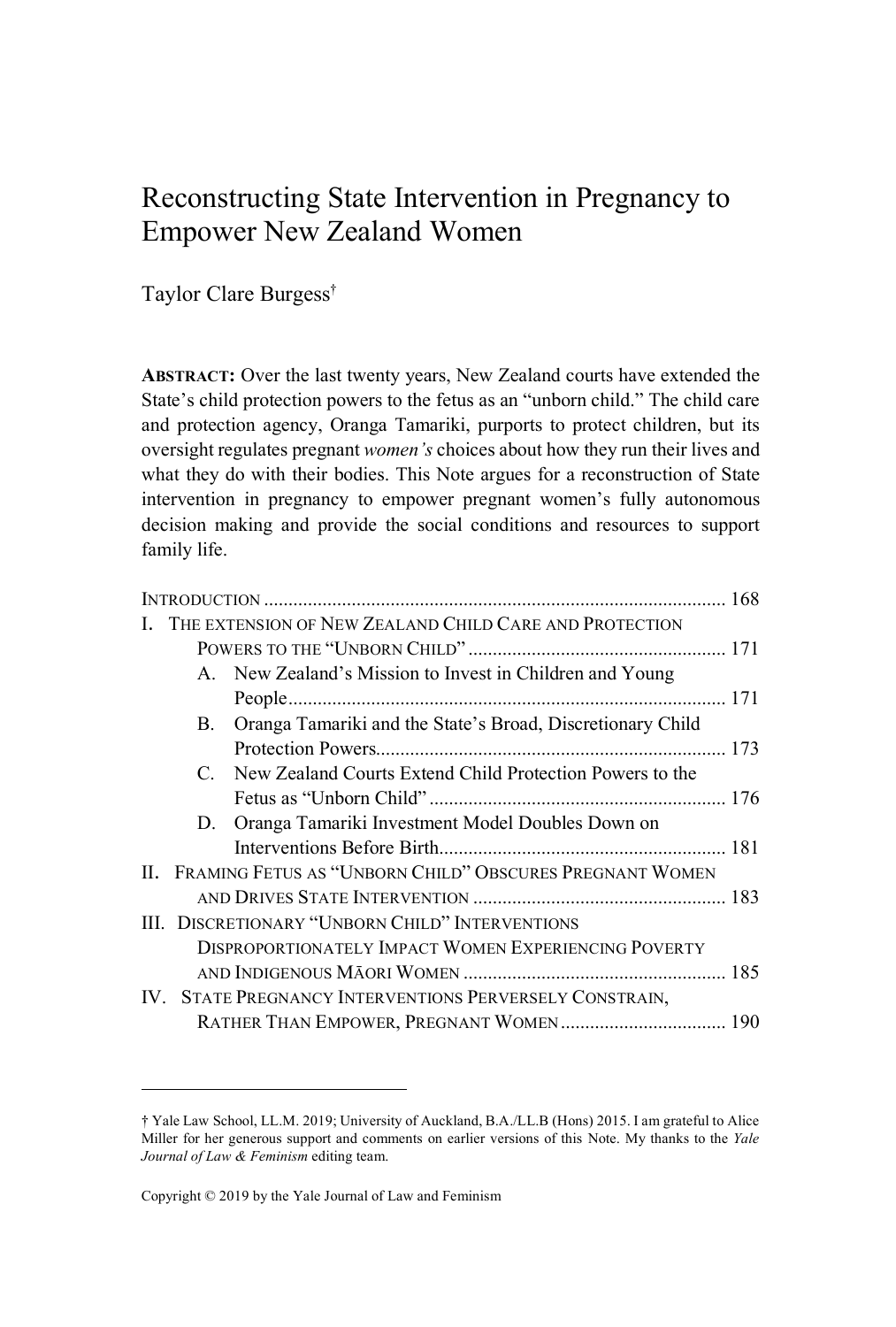|  |  | V. RECONSTRUCTING STATE PREGNANCY INTERVENTION TO EMPOWER |  |
|--|--|-----------------------------------------------------------|--|
|  |  |                                                           |  |
|  |  | A. Problem of Overcoming Paramountcy Principle and Rescue |  |
|  |  |                                                           |  |
|  |  |                                                           |  |
|  |  |                                                           |  |
|  |  |                                                           |  |

#### **INTRODUCTION**

State child protection agencies have a vexed relationship with pregnancy. The vexed relationship arises from the paradox of pregnancy raising two subjects of State interest: a present pregnant woman and a future child. In this moment of paradox, pregnancy can be a positive opportunity for the State to support pregnant women to prepare for wanted, healthy pregnancies and stable parenting relationships. Equally, pregnancy can be a site of pernicious State regulation that restricts a pregnant woman's ability to make decisions about her own life and imposes a government standard for family life that excludes women who fall outside white middle-class norms of "good" motherhood.

The promise and peril in State intervention is illustrated by the work of New Zealand's new government agency for children and young people, Oranga Tamariki—Ministry for Children. In 2017, Oranga Tamariki replaced the former government agency for child protection services, Child, Youth and Family, after an Expert Advisory Panel found the agency was failing to meet the needs of children and young people.<sup>1</sup> Oranga Tamariki aims to build a child-centered, investment approach to working with children and young people. The Ministry intends to replace the traditional "crisis response" model for child protection services with a system "focused on prevention and early intervention, with the aim of having fewer children moving through the system and into care."<sup>2</sup> Critically, thisinvestment model is built on "high aspirations" for tamariki Māori (Māori children and young people).<sup>3</sup>

In the new "investment model," prevention and early intervention begin with pregnancy. Oranga Tamariki sees pre-birth as a "unique opportunity" to work

<sup>1.</sup> Modernising Child, Youth and Family Expert Panel, Expert Panel Final Report: Investing in New Zealand's Children and their Families 20 (2015) [hereinafter Final Report]; *see also* Cabinet Social Policy Committee Minute of Decision "Organisational Form to Support the New Operating Model for Vulnerable Children."

<sup>2</sup>*. What We Do*, ORANGA TAMARIKI, https://www.orangatamariki.govt.nz/about-us/what-we-do [https://perma.cc/NNQ8-PFL2].

<sup>3.</sup> FINAL REPORT, *supra* note 1, at 11; and *Who We Are*, ORANGA TAMARIKI, https://www.orang atamariki.govt.nz/about-us/overview/ [https://perma.cc/FRL9-JFY8].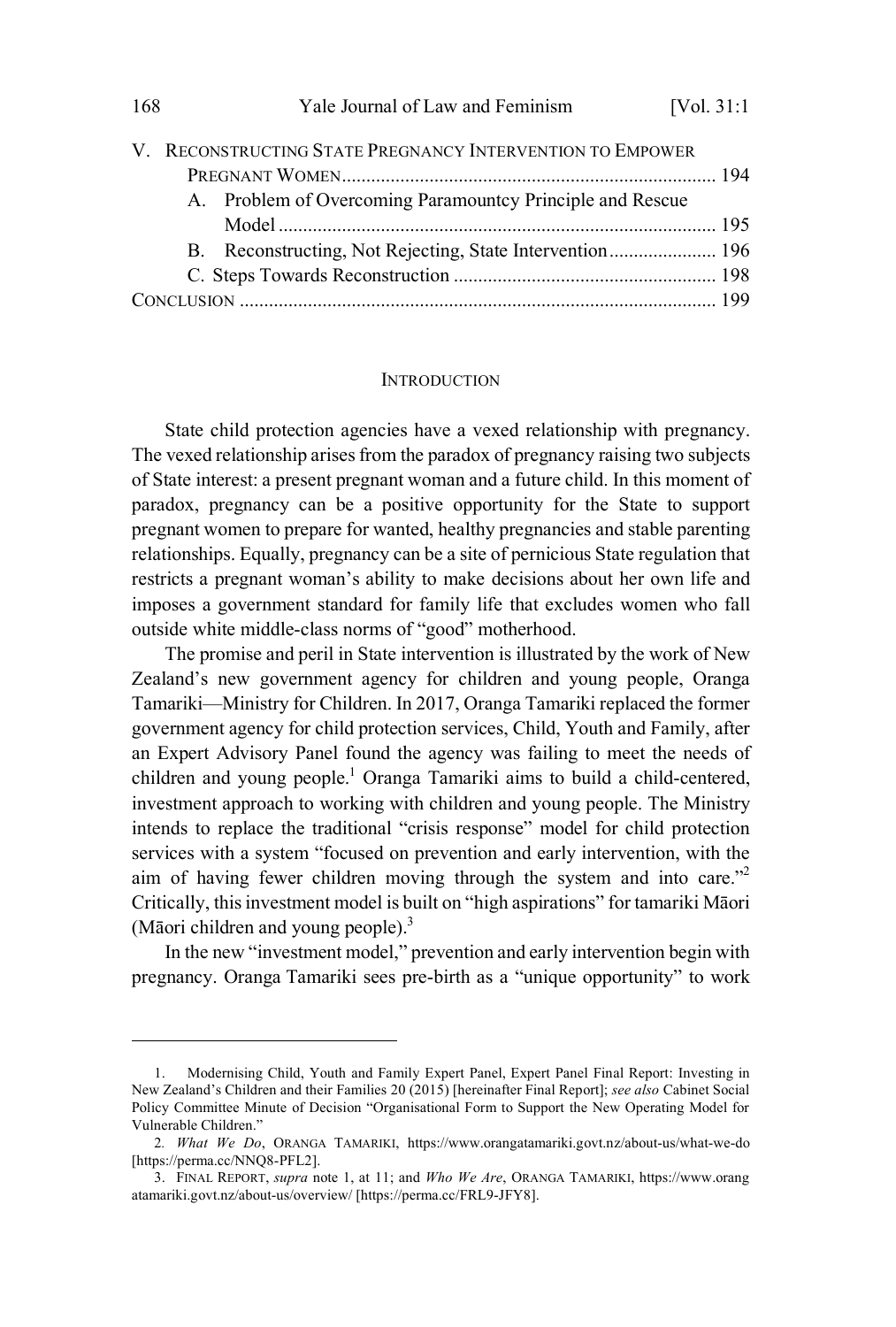with families, whānau<sup>4</sup> and other professionals to assess parenting capacity. determine a family's needs and implement a plan that will secure the immediate safety of the newborn infant and its "brightest future."<sup>5</sup> The pre-birth practice framework is supported by a line of New Zealand cases holding that the agency is empowered to investigate reports of concern for an "unborn child" and apply to the courts for statutory orders over that "unborn child."<sup>6</sup>

Oranga Tamariki is a part of New Zealand's broader efforts to rectify a shameful record of neglecting certain groups of children's wellbeing and make New Zealand "the best place in the world to be a child."<sup>7</sup> In 2016, New Zealand's child poverty monitor found 27 percent of New Zealand children lived in households experiencing income poverty and seven percent lived in severe poverty.<sup>8</sup> Almost one in four New Zealand children have been subject to at least one report to child protective services by age seventeen and around one in ten have suffered abuse or neglect.<sup>9</sup> While Indigenous Māori are found at all levels of socio-economic status in New Zealand,<sup>10</sup> Māori children experience significantly higher rates of deprivation and disadvantage than New Zealand European children. Māori children are twice as likely as non-Māori to live in food insecure households and have significantly higher rates of mortality and hospitalization for medical conditions.<sup>11</sup>

New Zealand's contemporary efforts to address child poverty are anchored in its context of colonization. In New Zealand's colonial history, the Crown alienated Indigenous Māori land and resources and undermined the Māori

<sup>4.</sup> "Whānau" is the Māori concept of an extended family or family group, or "a multigenerational collective made up of many households that are supported and strengthened by a wider network of relation" *Whānau,* MĀORI DICTIONARY, https://maoridictionary.co.nz/search?idiom=&phrase=&proverb =&loan=&histLoanWords=&keywords=whanau [https://perma.cc/7YXJ-HEBL]; *see also* FIONA CRAM, FAMILIES COMMISSION—KŌMIHANA Ā WHĀNAU, SAFETY OF SUBSEQUENT CHILDREN: MĀORI CHILDREN AND WHĀNAU 11 (2012).

<sup>5.</sup> ORANGA TAMARIKI PRACTICE CENTRE, STRENGTHENING OUR RESPONSE TO UNBORN BABIES, https://practice.orangatamariki.govt.nz/policy/assessment-and-decisionmaking/key-information/strength ening-our-response-to-unborn-babies/ [https://perma.cc/C4YN-V7W5].

<sup>6</sup>*. See, e.g.*, *In the matter of Baby P (an unborn child)* [1995] NZFLR 577 (FC); *Re an Unborn Child* [2003] 1 NZLR 115 (HC); *L v. Chief Executive Oranga Tamariki—Ministry for Vulnerable Children* [2018] NZHC 1420.

<sup>7.</sup> Jacinda Ardern, 40th Prime Minister of New Zealand, Speech to 9th Annual Social Good Summit (Sept. 24, 2018), https://perma.cc/D5K5-HKNY. *See also* NEW ZEALAND GOVERNMENT, OUR PLAN: THE GOVERNMENT'S PRIORITIES FOR NEW ZEALAND, https://www.beehive.govt.nz/sites/default/files/2018- 09/Our%20Plan.pdf [https://perma.cc/LE78-9LMC].

<sup>8.</sup> M. DUNCANSON ET. AL., NEW ZEALAND CHILD AND YOUTH EPIDEMIOLOGY SERVICE, CHILD POVERTY MONITOR: TECHNICAL REPORT 3 (2017). The 2018 report of the Child Poverty Monitor did not include updated income poverty rates due to issues relating to sample size.

<sup>9.</sup> Bénédicte Rouland & Rhema Vaithianathan, *Cumulative Prevalence of Maltreatment Among New Zealand Children, 1998-2015*, 108 AM. J. PUB. HEALTH 511, 512 (2018).

<sup>10</sup>*. See* EXPERT ADVISORY GROUP ON SOLUTIONS TO CHILD POVERTY, WORKING PAPER NO. 14: REDUCING CHILD POVERTY IN MĀORI WHĀNAU 1 (2012), https://www.occ.org.nz/assets/Uploads/EAG/ Working-papers/No-14-Reducing-poverty-in-Maori-children.pdf [https://perma.cc/PVV7-SKXT].

<sup>11</sup>*. See* M. DUNCANSON ET AL., NEW ZEALAND CHILD AND YOUTH EPIDEMIOLOGY SERVICE, UNIVERSITY OF OTAGO, DUNEDIN, CHILD POVERTY MONITOR TECHNICAL REPORT (2018), http://www.nzchildren.co.nz/ [https://perma.cc/25M5-RVVS].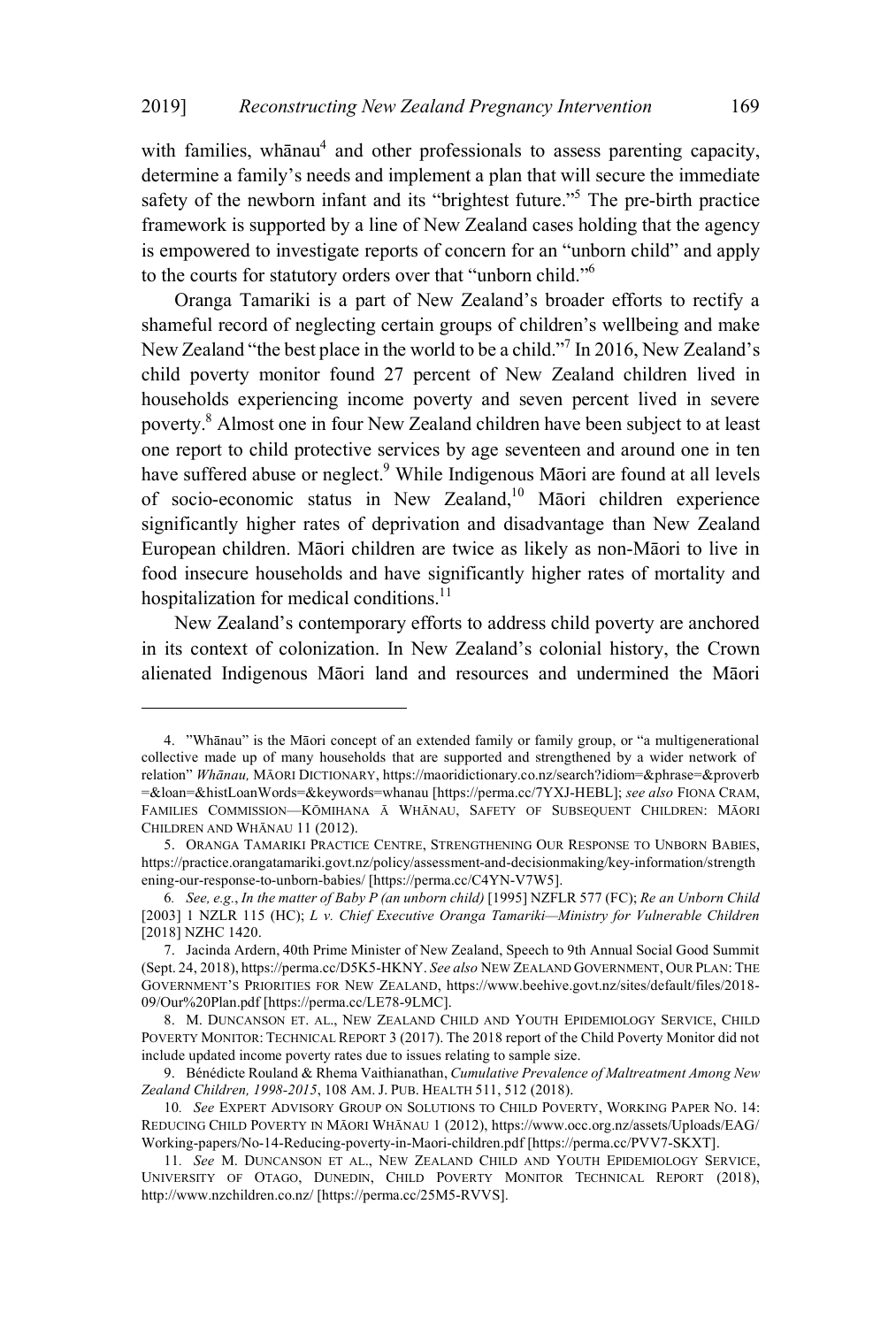cultural, spiritual and economic base. New Zealand's policies, institutions and infrastructure are steeped with notions of Māori inferiority and Pākehā (New Zealand European) superiority.<sup>12</sup> The legacy of colonization is "the differential distribution of social, political, environmental and economic resources and wellbeing  $\ldots$  with Māori bearing the brunt of disparities."<sup>13</sup>

This Note argues that extending the State's discretionary child protection powers to the fetus as an "unborn child" in New Zealand's environment of structural inequality and colonial oppression perversely acts to constrain the rights and interests of the very women the State has an obligation to empower. I contend that the State should not abandon pregnancy intervention, but reconstruct interventions in line with an affirmative concept of the right to privacy emphasizing the duty of the State to provide social conditions and resources to support pregnant women's fully autonomous decision making.

The Note begins in Part I by tracing how the New Zealand courts have found the State's child care and protection powers extend to protect the "unborn child" from harm. I outline how Oranga Tamariki pursues this accepted State interest in the "unborn child" through an intensive investment model that prioritizes prevention and early intervention services beginning before birth. Part II argues that framing the fetus as an "unborn child" has served to obscure pregnant women and drive State intervention.

Part III demonstrates that applying the construct of the "unborn child" in the context of New Zealand's structural inequality, colonial oppression, and dominant white middle-class notions of family and motherhood disproportionately impacts Māori women and women experiencing poverty. Part IV highlights the perversity of the State interventions constraining rather than empowering pregnant women. At the individual level, State oversight infringes a woman's right to privacy. At the collective level, the unequal State oversight imposes an invidious standard for family life and distracts the public from the broader State supports required for all to improve children's wellbeing.

Part V argues for a reconstruction of pregnancy intervention to empower all pregnant women and support families. Two core features of traditional child protection services, the paramountcy principle and the child rescue model, are fundamentally incompatible with the autonomy of pregnant women. While this structure endures, New Zealand will be unable to achieve positive, empowering intervention within the child protection branch. However, the State's vexed relationship with pregnant women cannot be resolved by the State withdrawing from pregnancy altogether. Reconstruction of State intervention is supported by

<sup>12</sup>*. See* Fiona Cram, *Poverty*, *in* MĀORI AND SOCIAL ISSUES 156, 156 (Tracey McIntosh & Malcolm Mulholland eds., 2011.) "Pākehā" is a term used to describe New Zealanders of European descent: *Pākehā* MĀORI DICTIONARY, https://maoridictionary.co.nz/search?idiom=&phrase=&proverb=&loan=&hist LoanWords=&keywords=pakeha [https://perma.cc/A6PD-CLPZ].

<sup>13</sup>*. Id.* at 156.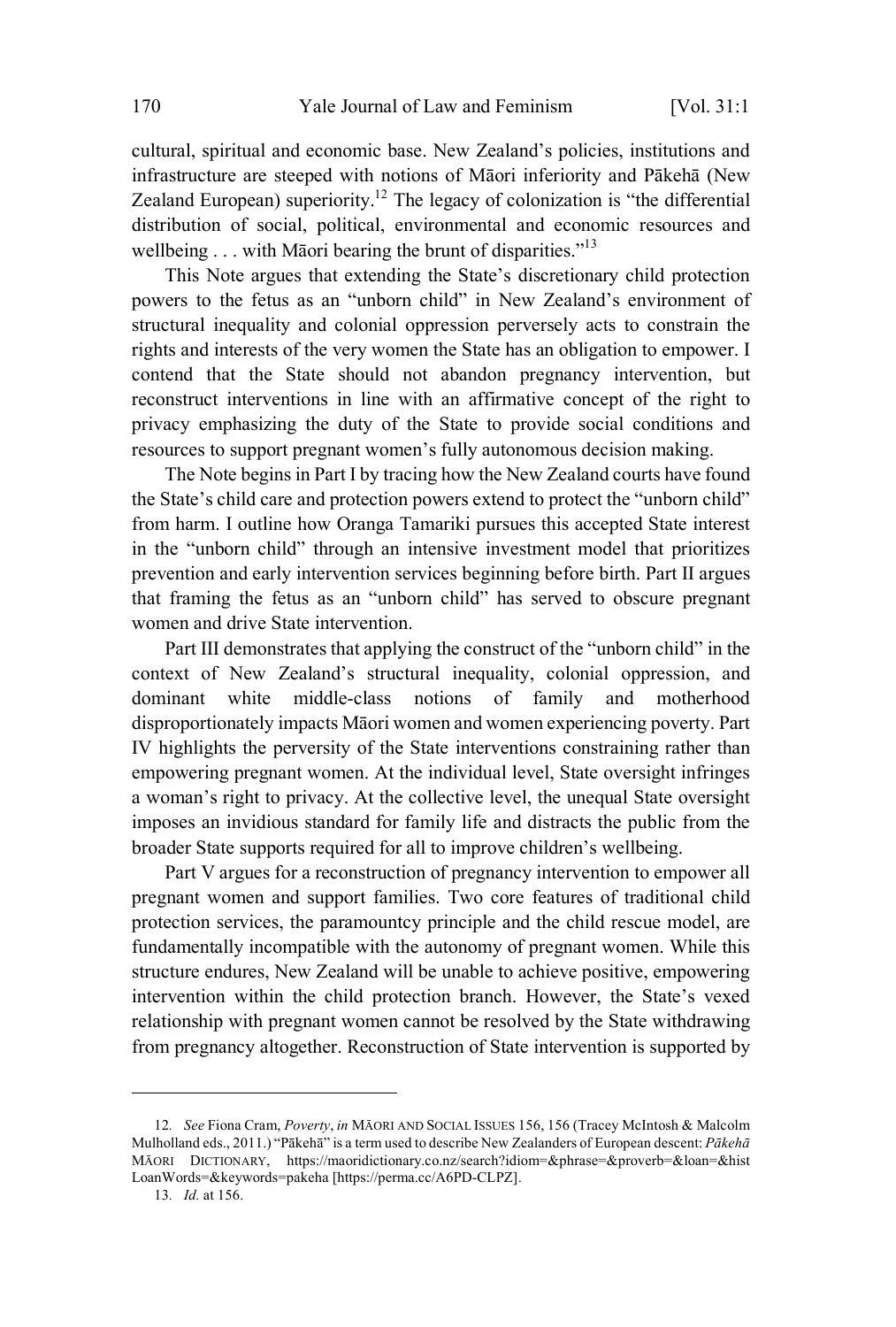#### 2019] *Reconstructing New Zealand Pregnancy Intervention* 171

an affirmative concept of the right to privacy, reproductive justice, the Crown's obligations under Te Tiriti o Waitangi, <sup>14</sup> and New Zealand's international treaty obligations to support family life.<sup>15</sup>

#### I. NEW ZEALAND EXTENDS CHILD CARE AND PROTECTION POWERS TO THE "UNBORN CHILD"

From 2017 to 2018, Oranga Tamariki received 1,949 separate reports of concern that an "unborn child" in New Zealand had been, or was likely to be, harmed, ill-treated, abused, or neglected.<sup>16</sup> Oranga Tamariki took further care and protection action on 1,235 of these reports of concern and obtained custody orders for a total of 125 unborn children in New Zealand during that year.<sup>17</sup> This part traces how New Zealand came to extend its broad, discretionary child protection powers to the fetus as the "unborn child" and how this extension has served to obscure the interests of pregnant women in New Zealand.

#### *A. New Zealand's Mission to Invest in Children and Young People*

Oranga Tamariki carries the flag for New Zealand's mission to invest in its children and young people. The 2017 establishment of Oranga Tamariki, and associated amendments to statutory child protection powers, followed a decadeslong struggle over how to ensure the child protection system meets the needs of all children and families in New Zealand.<sup>18</sup>

<sup>14.</sup> In 1840, representatives of the British Crown signed Te Tiriti o Waitangi, or the Treaty of Waitangi, with representatives of iwi/tribal groups. The Treaty is New Zealand's founding constitutional document and was meant to create a partnership between Māori and the British Crown that affirmed Māori sovereignty and guaranteed collective rights to land and resources. Te Tiriti o Waitangi 1840; *see also* Claire Charters & Tracey Whare, *Shaky Foundations: The Fundamental Flaw at the Heart of a "Model" Treaty Involving New Zealand and the Indigenous Māori Community*, 34 WORLD POLICY J. 11, 11 (2017).

<sup>15.</sup> Convention on the Rights of the Child, 1577 U.N.T.S. (ratified 6 April 1993).

<sup>16.</sup> Letter from Steve Groom, Gen. Manager Pub., Ministerial and Executive Services Oranga Tamariki, to Ministry for Children (Jan. 29, 2019).

<sup>17</sup>*. Id.* Oranga Tamariki initiated a "partnered response" for a further 129 reports that did not meet the statutory threshold for care and protection but required "family focused case management." The custody orders figure includes custody orders under ss 78, 101, 102, 110(2)(a), and 140 of the Oranga Tamariki Act.

<sup>18.</sup> State Sector (Ministry for Vulnerable Children, Oranga Tamariki) Order 2016 (N.Z.). When first established, the Ministry was called the "Ministry for Vulnerable Children, Oranga Tamariki." The name was amended to "Oranga Tamariki—Ministry for Children" from January 18, 2018, following a public debate about the stigma of the word "vulnerable." *See, e.g*., Craig McCulloch, *'Vulnerable' dropped from Children's Ministry name*, RADIO NEW ZEALAND (Dec. 11, 2017), https://www.radionz. co.nz/news/political/345957/vulnerable-dropped-from-children-s-ministry-name [https://perma.cc/229E-Y5YB]. The former agency for child protection services—Child, Youth and Family—had been reviewed almost continuously since 1988, including 14 restructures between 1998 and 2008. *See* MODERNISING CHILD, YOUTH AND FAMILY EXPERT PANEL, MODERNISING CHILD, YOUTH AND FAMILY EXPERT PANEL: INTERIM REPORT 6 (2015) [hereinafter INTERIM REPORT], https://www.msd.govt.nz/documents/aboutmsd-and-our-work/publications-resources/evaluation/modernising-cyf/interim-report-expert-panel.pdf [https://perma.cc/2V8Z-VQ7S].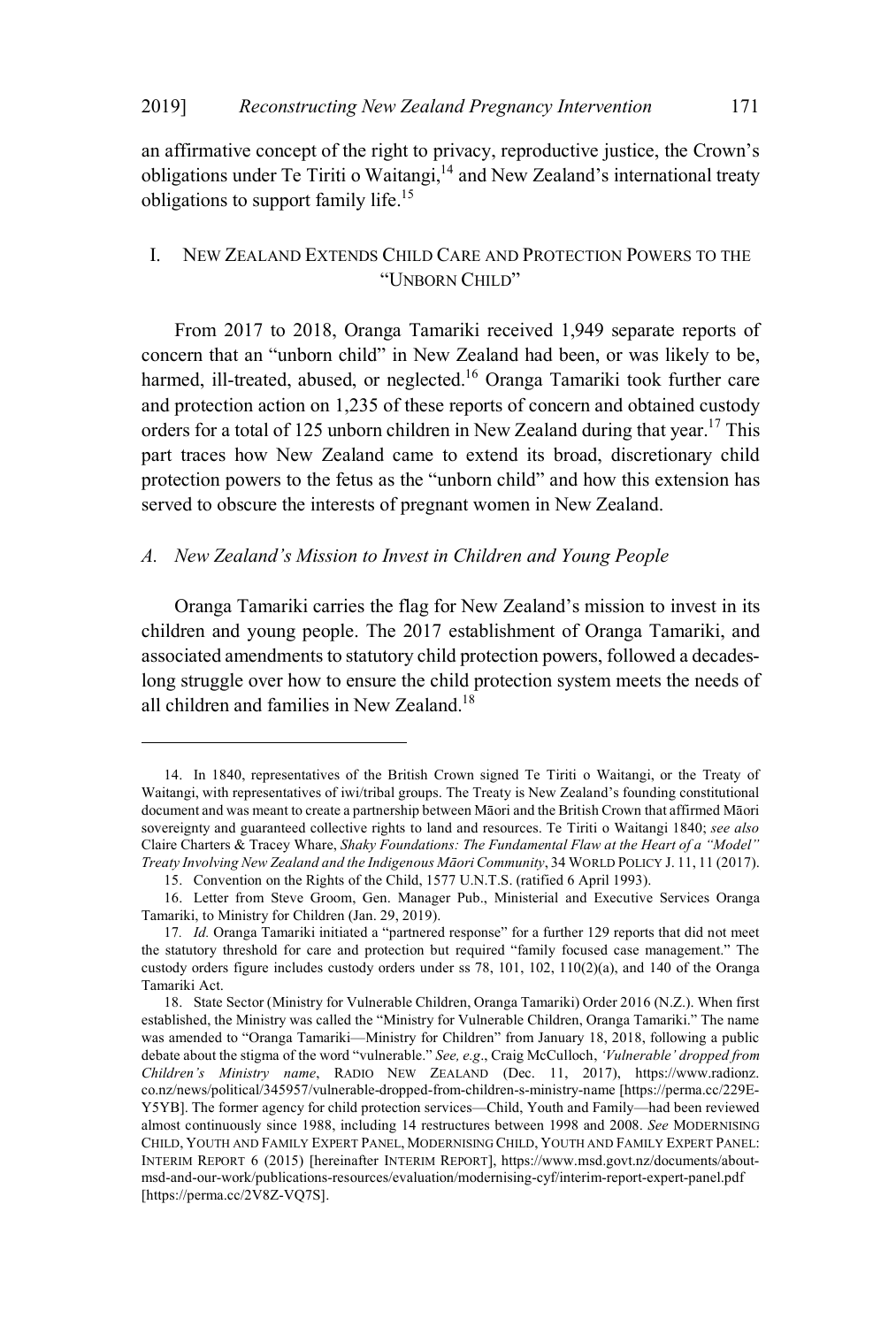New Zealand's Children's Commissioner, Judge Andrew Becroft, diagnosed Child, Youth and Family's core problem as a failure to understand and seize the opportunity for radical change laid down in its governing Act, the Children, Young Persons, and Their Families Act 1989.<sup>19</sup> The opportunity was to embrace the Māori worldview and pivot powers on children's wellbeing as members of their broader whānau, hapu, iwi, and family groups.<sup>20</sup> This radical vision was an answer to the groundbreaking 1988 Puao-Te-Ata-Tu (Daybreak) report, which called out the insidious and destructive institutional racism in the monocultural services of the Department.<sup>21</sup> Puao-Te-Ata-Tu underlined the system's "profound misunderstanding or ignorance of the place of the child in Maori society."<sup>22</sup> Despite the 1989 Act's opening for change, a focus on traditional Pākehā family structures has continued to permeate the practice of social work.

Concerns about Child, Youth and Family's performance and impact on vulnerable children culminated in the April 2015 appointment of an independent expert panel to lead a "complete overhaul" of the agency.<sup>23</sup> The Modernising Child, Youth and Family Panel found the care and protection system focused on managing immediate risk and containing short-term costs instead of working to support "better lives" for children in the long-term. $24$  Overall, children in contact with the system had significantly worse health, education and incarceration outcomes as young adults than their peers who had had no contact with Child,

<sup>19.</sup> OFFICE OF THE CHILDREN'S COMM'R, MAIEA TE TŪRUAPŌ, FULFILLING THE VISION: SUPPORTING YOUNG PEOPLE WITH AT-RISK BEHAVIOUR TO LIVE SUCCESSFULLY IN THEIR COMMUNITIES 5 (2018).

<sup>20.</sup> Children, Young Persons, and Their Families Act 1989 (N.Z) [hereinafter the "1989 Act"]. "Family group" is defined in the 1989 Act to mean an extended family with at least one adult member "with whom the child or young person has a biological or legal relationship" or "to whom the child or young person has a significant psychological attachment," or that is the child's or young person's whānau or other culturally recognized family groups." *Id.* at pt. 2(1). In general, "Iwi" is defined as an "extended kinship group, tribe, nation, people, nationality, race – often refers to a large group of people descended from a common ancestor and associated with a distinct territory." IWI, MĀORI DICTIONARY, https://maoridictionary.co.nz/search?idiom=&phrase=&proverb=&loan=&histLoanWords=&keywords= iwi [https://perma.cc/4VPR-YPCL]. "Hapū" is defined as a "kinship group, clan, tribe, subtribe – section of a large kinship group and the primary political unit in traditional Māori society." In traditional society a hapū "consisted of a number of whānau sharing descent from a common ancestor" and "[a] number of related hapū usually shared adjacent territories forming a looser tribal federation (iwi)." HAPŪ, MĀORI DICTIONARY, https://maoridictionary.co.nz/search?idiom=&phrase=&proverb=&loan=&histLoanWords =&keywords=hapu [https://perma.cc/WL7L-CVVT].

<sup>21.</sup> THE MAORI PERSPECTIVE ADVISORY COMM., PUAO-TE-ATA-TU (DAY BREAK): THE REPORT OF THE MINISTERIAL ADVISORY COMMITTEE ON A MAORI PERSPECTIVE FOR THE DEPARTMENT OF SOCIAL WELFARE 19 (1988), https://www.msd.govt.nz/documents/about-msd-and-our-work/publications-resour ces/archive/1988-puaoteatatu.pdf [https://perma.cc/Z8LC-5C6U].

<sup>22</sup>*. Id.* at 7.

<sup>23.</sup> INTERIM REPORT, *supra* note 18, at 5; *Independent Expert Panel to Lead Major CYF Overhaul*, NEW ZEALAND GOV'T (Apr. 2, 2015), https://www.beehive.govt.nz/release/independent-expert-panellead-major-cyf-overhaul [https://perma.cc/6XVA-GELC].

<sup>24.</sup> INTERIM REPORT, *supra* note 18, at 79.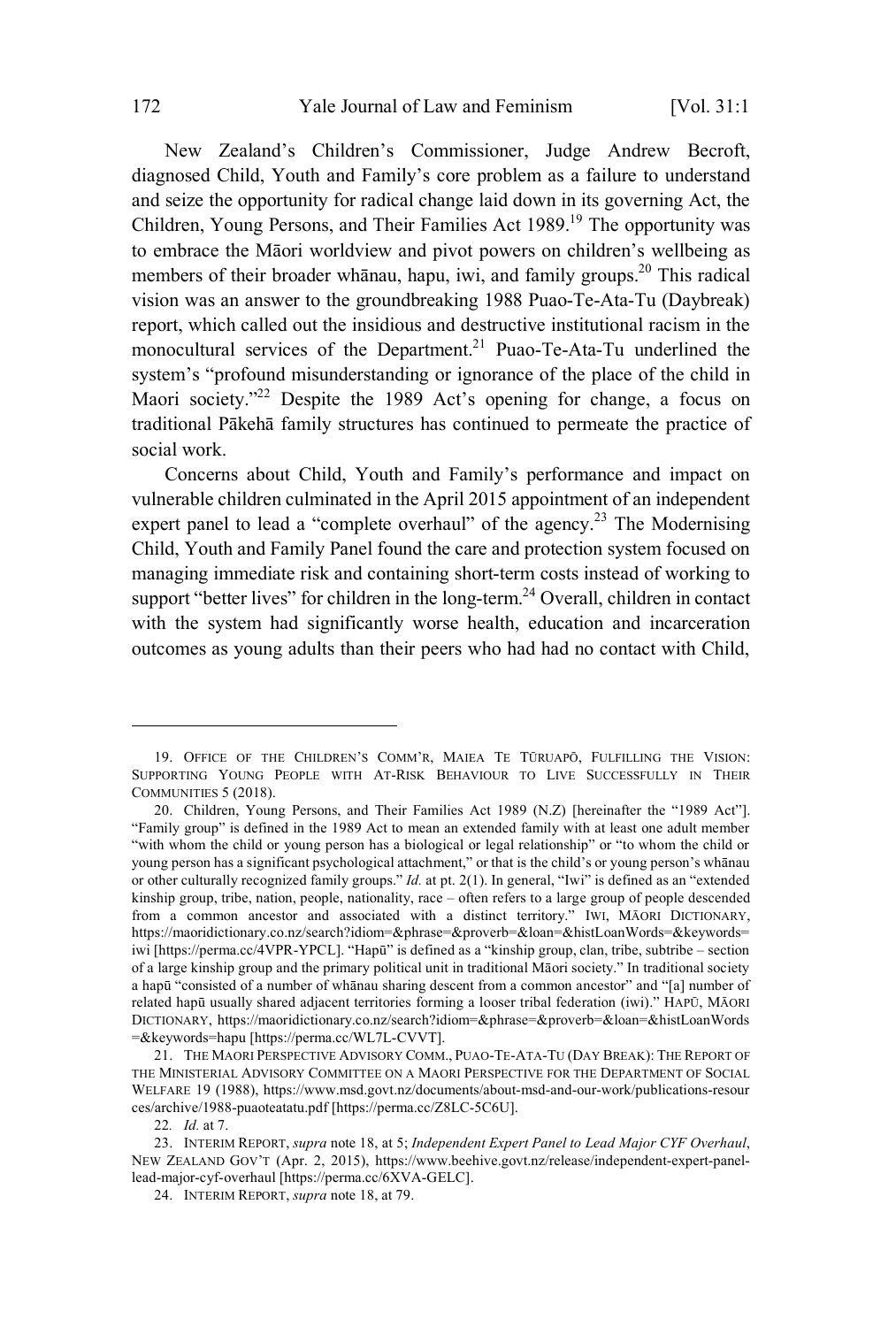Youth and Family.<sup>25</sup> Children who had been in the care of Child, Youth and Family experienced re-abuse and re-victimization at an appalling rate, with anecdotal evidence of significant victimization of children while they were in the State's care.<sup>26</sup> The Panel recommended a bold overhaul to shift the system's focus to the child and their need for a stable and loving home.<sup>27</sup> The recommended changes included establishing a new department (now Oranga Tamariki) as a single point of accountability with an expanded mandate to support long-term outcomes. $28$ 

Oranga Tamariki is defined by a child-centered "investment approach" to protective services.<sup>29</sup> The investment approach looks to future long-term outcomes of public spending and services and relies increasingly on data to measure returns on those investments.<sup>30</sup> The approach favors an intense delivery of child protection services at the earliest possible opportunity with two payoffs in mind: first, the social benefits of improved life outcomes for children in contact with the service; and second, the fiscal benefits to the State through avoided lifetime costs in the social welfare, justice and health systems and productivity gain in the private sphere.<sup>31</sup> The shift to an investment focus is part of a broader social investment agenda between 2011 to 2017 under New Zealand's National Party-led governments.<sup>32</sup>

# *B. Oranga Tamariki and the State's Broad, Discretionary Child Protection Powers*

The Oranga Tamariki Act 1989 sets out the Ministry's care and protection powers.<sup>33</sup> The Act is New Zealand's primary care and protection statute and aims

<sup>25</sup>*. Id.* at 8. For children born in 1990 and 1991, administrative data showed that by age 21 the children who were "known" to the care and protection system were twice as likely to have left school without at least a Level 2 NCEA qualification, seven times more likely to have been subsequently referred to Child, Youth and Family by the Police for youth offending, more than twice as likely to be in receipt of social welfare benefit and nine times more likely to receive a custodial sentence in the adult corrections system. *Id.* at 36. "NCEA," or the "National Certificate of Educational Achievement" is the main national qualification for secondary school students in New Zealand. *How NCEA Works*, NEW ZEALAND QUALIFICATIONS AUTHORITY, https://www.nzqa.govt.nz/ncea/understanding-ncea/how-ncea-works/ [https://perma.cc/2PUN-PGUV].

<sup>26</sup>*.* INTERIM REPORT, *supra* note 18, at 7.

<sup>27</sup>*. Id.* at 20.

<sup>28</sup>*. Id.* at 15.

<sup>29.</sup> MINISTRY FOR VULNERABLE CHILDREN, ORANGA TAMARIKI, STRATEGIC INTENTIONS 2017- 2022, at 19 (2017), https://www.orangatamariki.govt.nz/assets/Uploads/Documents/Strategic-Intentions-2017-2022.pdf [https://perma.cc/7MCA-XH9L].

<sup>30.</sup> FINAL REPORT, *supra* note 1, at 31, 39.

<sup>31.</sup> FINAL REPORT, *supra* note 1, at 10 and 16.

<sup>32</sup>*. See* Tom Baker & Simone Cooper, *New Zealand's Social Investment Experiment*, 38 CRITICAL SOC. POL'Y 428, 429 (2018). The social investment agenda has been criticized for prioritizing the easyto-measure fiscal outcomes and its relationship to "data-driven governance." *Id*. at 434.

<sup>33.</sup> To carry out recommendations of the Expert Panel, Parliament amended the 1989 Act in two main branches of reform: the Children, Young Persons, and Their Families (Advocacy, Workforce, and Age Settings) Amendment Act 2016 and the Children, Young Persons, and Their Families (Oranga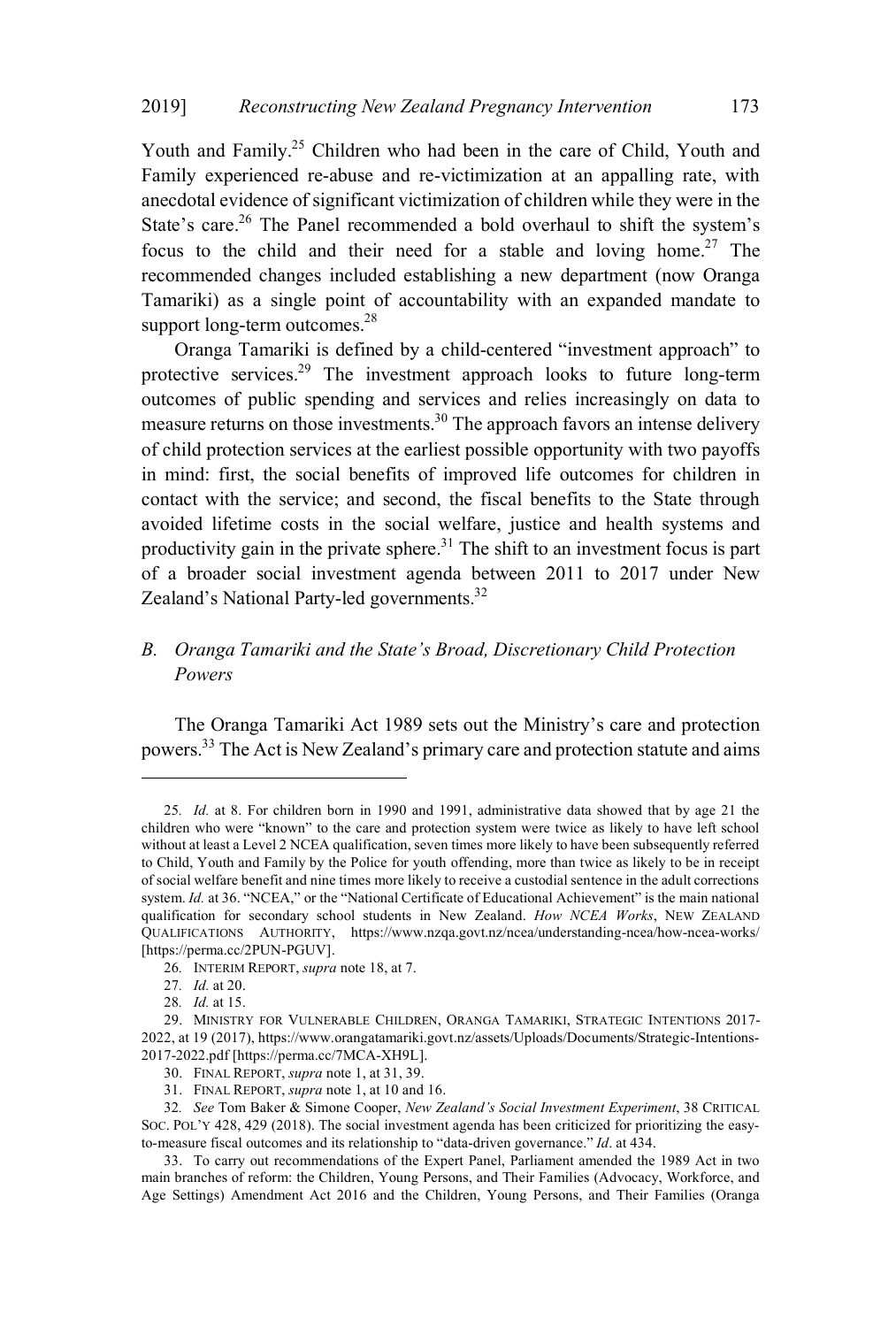"to promote the well-being of children, young persons and their families and family groups."<sup>34</sup>

To understand how New Zealand's care and protection model disproportionately impacts women who fall outside the dominant norms of "good" motherhood, it is necessary to introduce three core features of the Oranga Tamariki child protection system. First, the "paramountcy principle" guides all decision making under the Oranga Tamariki Act; second, the trigger for Oranga Tamariki intervention is a "report of concern" from any person in New Zealand; third, this trigger initiates a formal Oranga Tamariki response framework consisting of mandatory statutory duties and discretionary assessments of need.

The "paramountcy principle" guides all decision making under the Oranga Tamariki Act. The paramountcy principle requires that in all matters relating to the application of the Act the "welfare and interests of the child or young person shall be the first and paramount consideration."<sup>35</sup> As I will outline in Part II, this principle is a critical move to privilege the child in the relationship between State and family.

The trigger for Oranga Tamariki care and protection intervention is a report of concern under Section 15 of the Act. A report of concern is a report to the agency that a child or young person has been, or is likely to be, harmed, illtreated, abused, neglected or deprived. <sup>36</sup> The reports of concern triggering the Ministry's powers may be made in respect of a "child or young person," meaning "a person under the age of 14 years."<sup>37</sup> "Any person" may make a report of concern; the notifier may be anyone from a family member, to a neighbor, to a police officer responding to an incident at the family home.<sup>38</sup>

In practice, government agencies are responsible for a significant proportion of the reports of concern: in 2017, seventy-five percent of reports of concern gave from notifiers in the category Court, education, police, health or "other government."<sup>39</sup> A further 6.2 percent came from non-government organizations

Tamariki) Legislation Act 2017. The changes included renaming the 1989 Act with the alternative titles "the Oranga Tamariki Act 1989" and "the Children's and Young People's Well-being Act of 1989." Children, Young Persons, and Their Families (Oranga Tamariki) Legislation Act 2017, Section 5 (N.Z.). Some changes came into force after the Legislation Act received the royal assent; others are being brought into force by Order in Council on different dates, but no later than July 1, 2019. *Id.* at Section 2. 34 Oranga Tamariki Act 1989, Section 4 (N.Z.) [hereinafter Oranga Tamariki Act], http://www.legis

lation.govt.nz/act/public/1989/0024/127.0/DLM147088.html [https://perma.cc/P79F-FAQ3.]

<sup>35</sup>*. Id.* Section 6.

<sup>36</sup>*. Id.* Section 15.

<sup>37</sup>*. Id.* Sections 2(1), 15. "Young person" has different meanings in different parts of the Act but is essentially a person over the age of 14 and under the age of 18 years.

<sup>38.</sup> Certain organizations, including school boards, District Health Boards, and the New Zealand Police, are required to adopt, report on and require a "child protection policy" on how to identify and report child abuse and neglect under Section 15 of the Oranga Tamariki Act. *See* Children's Act 2014 (N.Z.), http://www.legislation.govt.nz/act/public/2014/0040/latest/DLM5501618.html [https://perma.cc/ 5QZT-FQD4].

<sup>39.</sup> M. DUNCANSON ET. AL., *supra* note 11, at 29.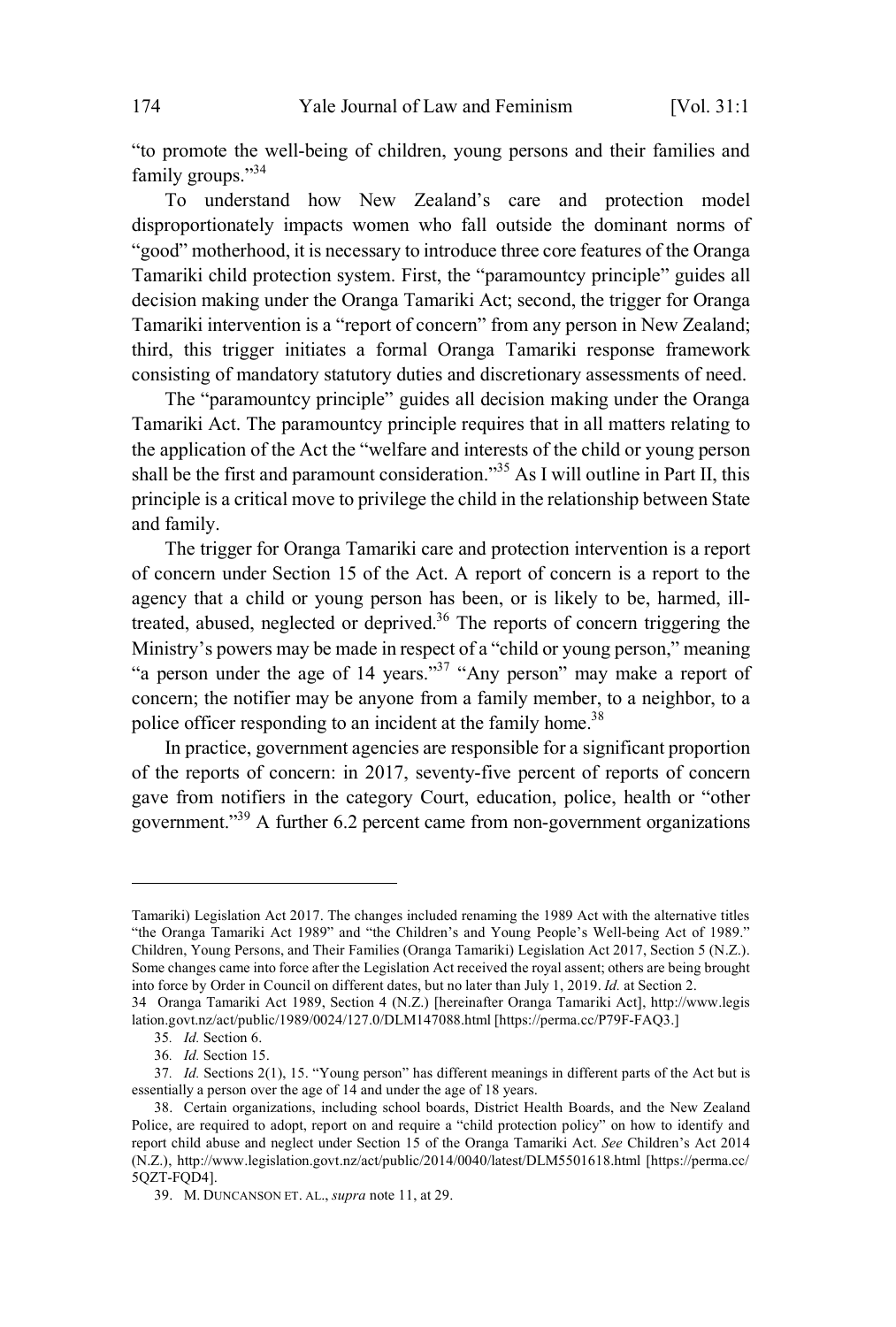and 8.9 percent from family.<sup>40</sup> This means that the entry point into the Oranga Tamariki system is the judgment by a person in a government agency, family or community that a child's wellbeing may be at risk and a decision to bring that judgment to the attention of Oranga Tamariki.

Once Oranga Tamariki receives a report of concern, its care and protection powers follow a mix of discretionary assessments and mandatory actions. Oranga Tamariki is required to arrange an investigation into a report of concern if it appears "necessary or desirable," but has a broad discretion to determine what is "necessary or desirable" in a given case.<sup>41</sup> Oranga Tamariki must progress the investigation if it "reasonably believes that the child or young person is in need of care or protection,"<sup>42</sup> but again has the discretion to form a reasonable belief around whether the child or young person meets the definition of being in "need of care or protection" in Section 14 of the Act.<sup>43</sup>

The broad definition of "need of care and protection" includes where a child or young person is being, or is likely to be physically, emotionally or sexually harmed, where the child's "development or physical or mental or emotional wellbeing" is being impaired or neglected in a serious and avoidable manner, and where the child's parents or guardians are unwilling or unable to care for them.<sup>44</sup> It is important to note the standards of "harm," "ill-treatment," "abuse," and "neglect" are not defined in the Act. $45$  The concepts are applied on the assessment of the notifier making a report of concern, the Oranga Tamariki staff member determining the appropriate response to that report, and ultimately the family group conference or Court making a decision about how to proceed to protect the child. <sup>46</sup> AsI will argue in Part III, these subjective assessments are vulnerable to personal bias and racist or classist preferences.

If an Oranga Tamariki officer forms a reasonable belief that a child is in need of care and protection, they must notify a care and protection coordinator, who will convene a family group conference.<sup>47</sup> The family group conference will then consider the needs of the child and make decisions, recommendations and plans for their care and protection.<sup>48</sup> Oranga Tamariki is required to consider the

<sup>40</sup>*. Id.*

<sup>41.</sup> Oranga Tamariki Act, Section 17.

<sup>42</sup>*. Id.* at Section 17(2).

<sup>43</sup>*. Id*. at Section 14.

<sup>44</sup>*. Id*. at Section 14(1)(a), (b) and (f).

<sup>45.</sup> For the agency's general guidance to notifiers on how to identify and respond to abuse in a family, s*ee* ORANGA TAMARIKI—MINISTRY FOR CHILDREN, *Identify Abuse*, https://www.orangatamariki.govt.nz/ identify-abuse/ [https://perma.cc/EKR4-9ZB4].

<sup>46</sup>*. See* MARK HENAGHAN ET.AL, FAMILY LAW IN NEW ZEALAND 6.558 (17th ed. 2015) for an overview of how the New Zealand Courts interpret and apply the care and protection standard in Section 14 of the Oranga Tamariki Act.

<sup>47.</sup> Oranga Tamariki Act, at Sections 17-18.

<sup>48</sup>*. Id.* at Sections 28–29.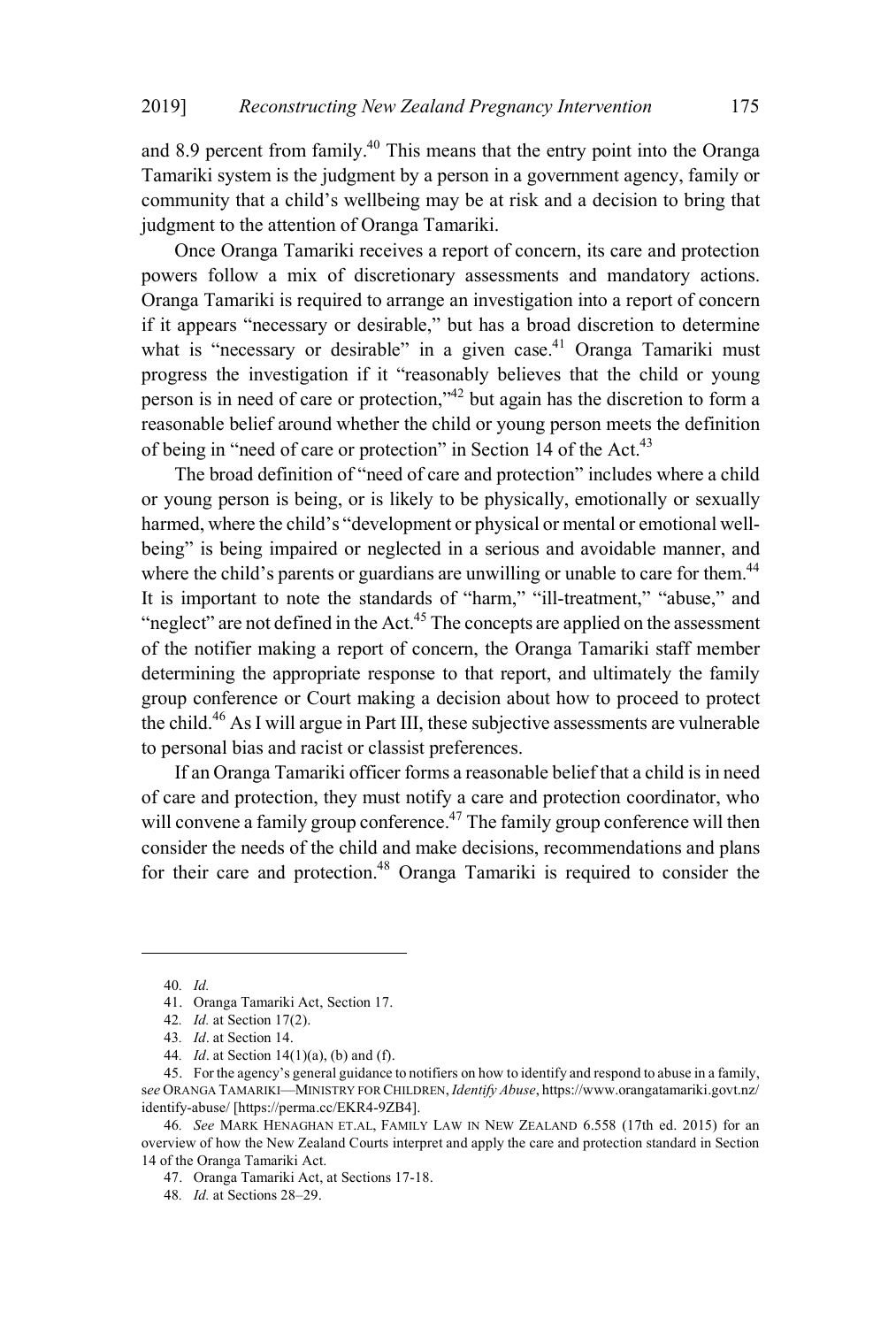decisions, recommendations or plan and give effect to them by providing services and resources under the Act.<sup>49</sup>

Following the investigation and family group conference process, Oranga Tamariki may decide to turn to the Family Court to apply for a declaration that the child or young person is in need of care or protection.<sup>50</sup> The Court will only grant such a declaration if satisfied that it is not practicable or appropriate to provide care or protection to the child by other means, including by the implementation of the family group conference plan.<sup>51</sup> Where the Court makes the declaration that the child is in need of care or protection, it may then make one of the varied orders in Part 2 of the Act, including orders for services and assistance, support, and for the custody of the child.<sup>52</sup>

Oranga Tamariki is making these discretionary assessments of the critical care and protection needs of children and young people in the context of a perceived crisis of child wellbeing in New Zealand. In recent high-profile child abuse cases, the public and news media have been quick to condemn Oranga Tamariki and its predecessors for failing to act and letting children slip through the net. $53$ 

# *C. New Zealand Courts Extend Child Protection Powers to the Fetus as "Unborn Child"*

Though the Oranga Tamariki Act care and protection powers apply in respect of a "child" defined as "a person under the age of 14 years,  $^{554}$  from 1995 the New Zealand courts have extended these protections to the fetus. In the first key decisions to raise this issue the courts have accepted that the child protection branch of government is empowered to respond to concerns about the wellbeing of a fetus (deemed an "unborn child") and that the court may grant protective orders over the "unborn child," including orders formally placing the "unborn child" in the custody of the State.<sup>55</sup>

The first decision to raise the question of whether care and protection powers apply before birth is *In the matter of Baby P (an unborn child)*. <sup>56</sup> The Department of Social Welfare (a predecessor to Oranga Tamariki) brought a "novel

<sup>49</sup>*. Id.* at Section 34. There is an exception if the Chief Executive considers the decisions, recommendations or plan to be impracticable, unreasonable or clearly inconsistent with the principles of the Act. *Id.* at Section 34(1).

<sup>50</sup>*. Id.* at Section 67.

<sup>51</sup>*. Id.* at Section 73.

<sup>52</sup>*. Id.* at Section 83.

<sup>53</sup>*. See, e.g.*, Edward Gay, *Child, Youth and Family Blind to Moko Warning Signs*, RADIO NEW ZEALAND (Dec. 13, 2017), https://www.radionz.co.nz/news/national/346133/child-youth-and-familyblind-to-moko-warning-signs [https://perma.cc/H7AA-N688].

<sup>54.</sup> Oranga Tamariki Act at Section 2(1).

<sup>55</sup>*. Id.*

<sup>56</sup>*. In the matter of Baby P (an unborn child)* [1995] NZFLR 577 (FC).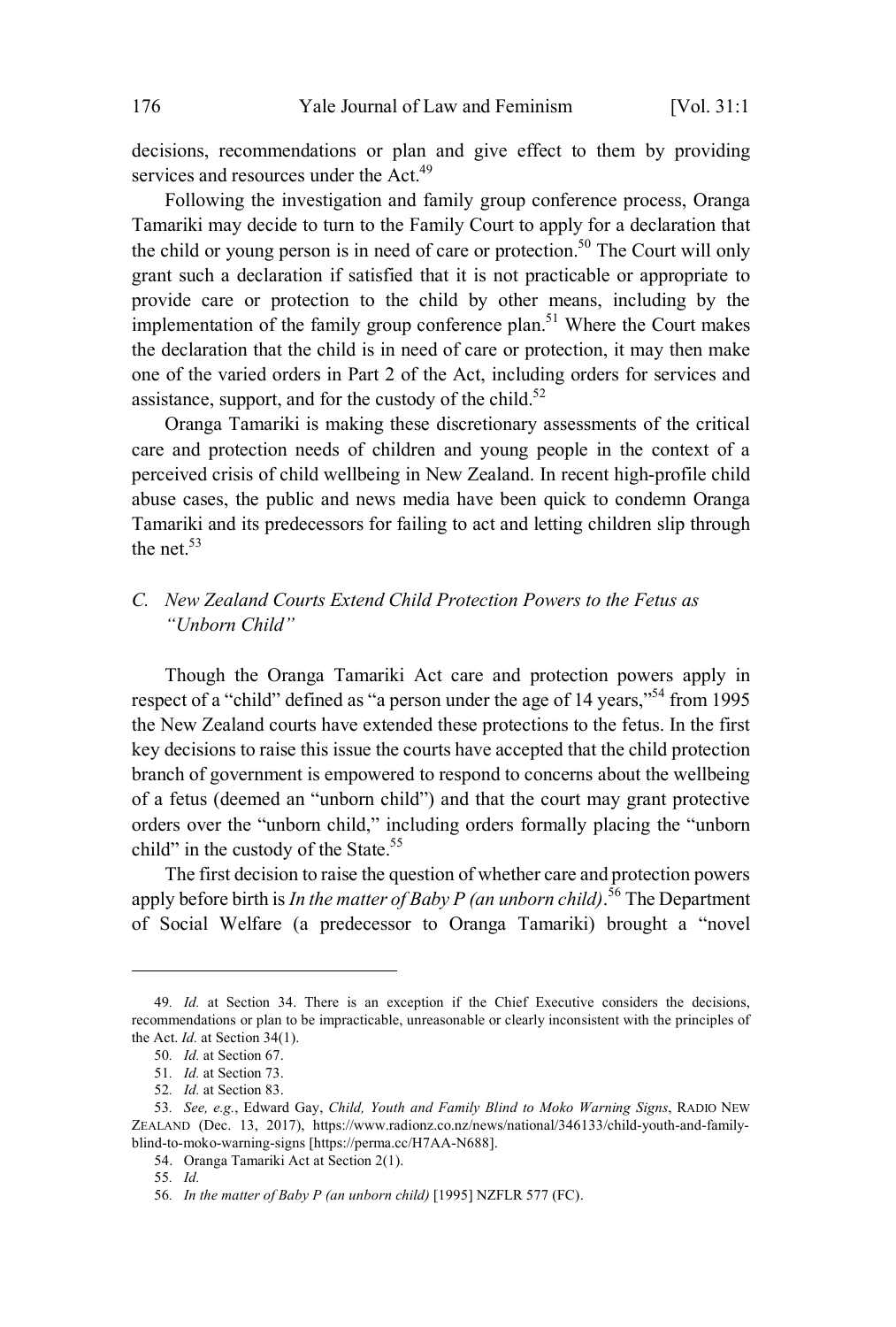application" to the Family Court for a care and protection order over the "unborn child" of a 15-year-old girl (referred to throughout the judgment as "the mother") $57$  who was already in the custody and guardianship of the Department.<sup>58</sup> The mother had been in a violent relationship with "H," the father of Baby P. Judge Inglis observed that, "the relationship persisted" despite this violence, including a reported incident of H hitting the mother's stomach when he knew she was pregnant.<sup>59</sup> Judge Inglis quoted his previous assessment of the relationship in the care and protection proceedings for the mother: "It is quite clear to any sensible person that there is no hope whatever for their relationship but of course [the mother] is too immature to understand the dangers, which to any sensible adult are totally obvious."<sup>60</sup>

The question before the Court was whether "Baby P" was a "child" as defined in the Children, Young, Persons and Their Families Act 1989.<sup>61</sup> Judge Inglis emphasized that whether the Court should exercise its care and protection powers in respect of the unborn child was a matter of discretion rather than jurisdiction.<sup>62</sup> The only New Zealand case with any bearing on the issue was  $R v$ *Henderson*, <sup>63</sup> a decision on appeal from Mr. Henderson's criminal conviction for causing the death of an unborn child. The Court held that the fetus, which had been estimated to be at 26 weeks maturity, had been an "unborn child" for the purposes of the Crimes Act and there was no need to require the Crown to prove that the child was capable of being born alive. $64$ 

Just as the Crimes Act protected the life of the unborn child, the Children, Young Persons, and Their Families Act could be interpreted "in light of modern medical and physiological knowledge" to provide a different kind of protection for that unborn child in the child protection system. <sup>65</sup> Judge Inglis was satisfied

<sup>57</sup>*. Id.* at 578.

<sup>58</sup>*. Id.* at 583.

<sup>59</sup>*. Id.* at 583.

<sup>60</sup>*. Id.* at 583.

<sup>61</sup>*. Id.* at 578. At the time of the judgment the definition was "boy or girl under the age of 14 years," Section 2(1). On July 14, 2017 "boy or girl" was replaced with "a person." Children, Young Persons, and Their Families (Oranga Tamariki) Legislation Act 2017, *supra* note 33, at Section 7(2).

<sup>62</sup>*. Baby P*, [1995] NZFLR at 580.

<sup>63</sup>*. R v Henderson* [1990] 3 NZLR 174 (CA). In *Baby P*, Judge Inglis also outlined two English decisions, *In re D (A Minor)* [1987] AC 317 (CA) and *In re F (in utero)* [1988] 2 WLR 1288 (CA), but with the proviso that "overseas cases are of no direct help except to the extent that they indicate how similar problems have been resolved within a different statutory or common law context." *Baby P*, [1995] NZFLR at 58.

<sup>64</sup>*. Baby P*, [1995] NZFLR at 583.

<sup>65</sup>*. Id*. Here the Judge was referring to a passage of the 1977 Report of the Royal Commission of Inquiry into Contraception, Sterilisation and Abortion (quoted in *R v Henderson*, [1990] 3 NZLR at 181, and repeated in *Baby P*, [1995] NZFLR at 582) that observed "It may now be said that it is inaccurate to speak of the child having an independent circulation only after birth, when in fact it is firmly established that a child has an independent circulation while still within the womb and that severing of the navel cord separates the child from the placenta, not the body of its mother." NEW ZEALAND ROYAL COMMISSION ON CONTRACEPTION, STERILISATION AND ABORTION, CONTRACEPTION, STERILISATION AND ABORTION IN NEW ZEALAND: REPORT OF THE ROYAL COMMISSION OF INQUIRY 279 (1997).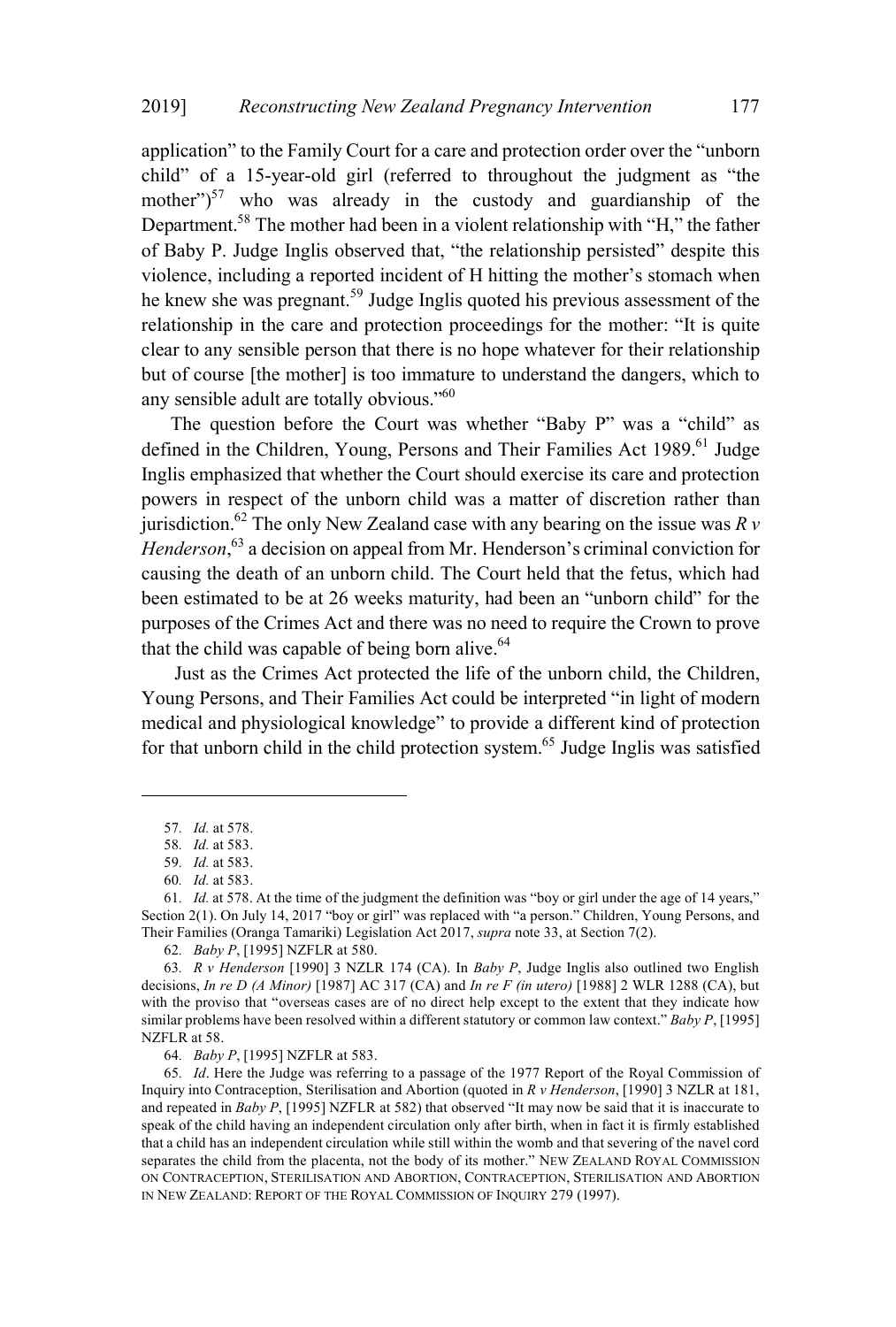that "child" could include "at least an unborn child which has achieved a state of development where it could survive independently of the mother.<sup>"66</sup>

The Judge exercised his discretion to grant the declaration and vested the interim custody of the "unborn child" in the Director-General of Social Welfare.<sup>67</sup> He suggested it would be difficult to think of "a more appropriate case" for exercising the jurisdiction, noting that Baby P "requires protection not only from his violent father but also from his mother's immaturity and apparent infatuation with the father."<sup>68</sup> The orders would provide Baby P with protection during birth as an extension of the agency's existing protection of the mother.

Fundamentally, *In the matter of Baby P* sets up the unborn child question as a moment for the Court to demonstrate its commitment to the protective jurisdiction under the radical reforms of the 1989 Act. This commitment is clear in Judge Inglis's description of the particular local context of a jurisdiction designed to provide care and protection for the powerless and his reliance on the principle of the paramountcy of the child's welfare and interests.<sup>69</sup>

This commitment to the Court's protective jurisdiction continued in a second decision, *Re an Unborn Child*. <sup>70</sup> Here the Department of Child, Youth and Family Services (another predecessor to Oranga Tamariki) applied to the High Court for an order under the Guardianship Act 1968 to place the unborn child under the guardianship of the Court.<sup>71</sup> Justice Heath described the facts giving rise to the application as "truly extraordinary." <sup>72</sup> The pregnant woman "Nikki" and her producer appeared on a national television documentary to share their plans to use footage from the birth of Nikki's child in a pornographic film.<sup>73</sup> The Department's chief social worker met with Nikki and the producer and attempted to reach an undertaking that they would not feature images of the baby in the film. After the meeting was unsuccessful, the chief social worker applied to the Court to place the "unborn child" under the guardianship of the Court.<sup>74</sup>

Justice Heath in the High Court held that the term "child" in the Guardianship Act could include an "unborn child."<sup>75</sup> He saw two difficulties with the reasoning of Judge Inglis in *Re Baby P*. First, Justice Heath held that the issue could not be a matter of discretion rather than jurisdiction to exercise the

<sup>66</sup>*. Baby P*, [1995] NZFLR at 583.

<sup>67</sup>*. Id.* at 584.

<sup>68</sup>*. Id.* at 584.

<sup>69</sup>*. Id.* at 581.

<sup>70</sup>*. Re an Unborn Child,* [2003] 1 NZLR 115 (HC).

<sup>71</sup>*. Id.* at 1. The Guardianship Act contains different powers to the care and protection functions under the then Children, Young Persons, and Their Families Act 1989 (now named the Oranga Tamariki Act 1989), but the Judge held the interpretation of "child" in the Guardianship Act would be equally applicable to the 1989 Act. *Id.* at 50.

<sup>72</sup>*. Id.* at 2.

<sup>73</sup>*. Id.* at 3.

<sup>74</sup>*. Id.* at 6.

<sup>75</sup>*. Id.* at 63. As noted above the Judge explicitly stated this interpretation would be equally applicable to the Children, Young Persons, and Their Families Act 1989, at 50.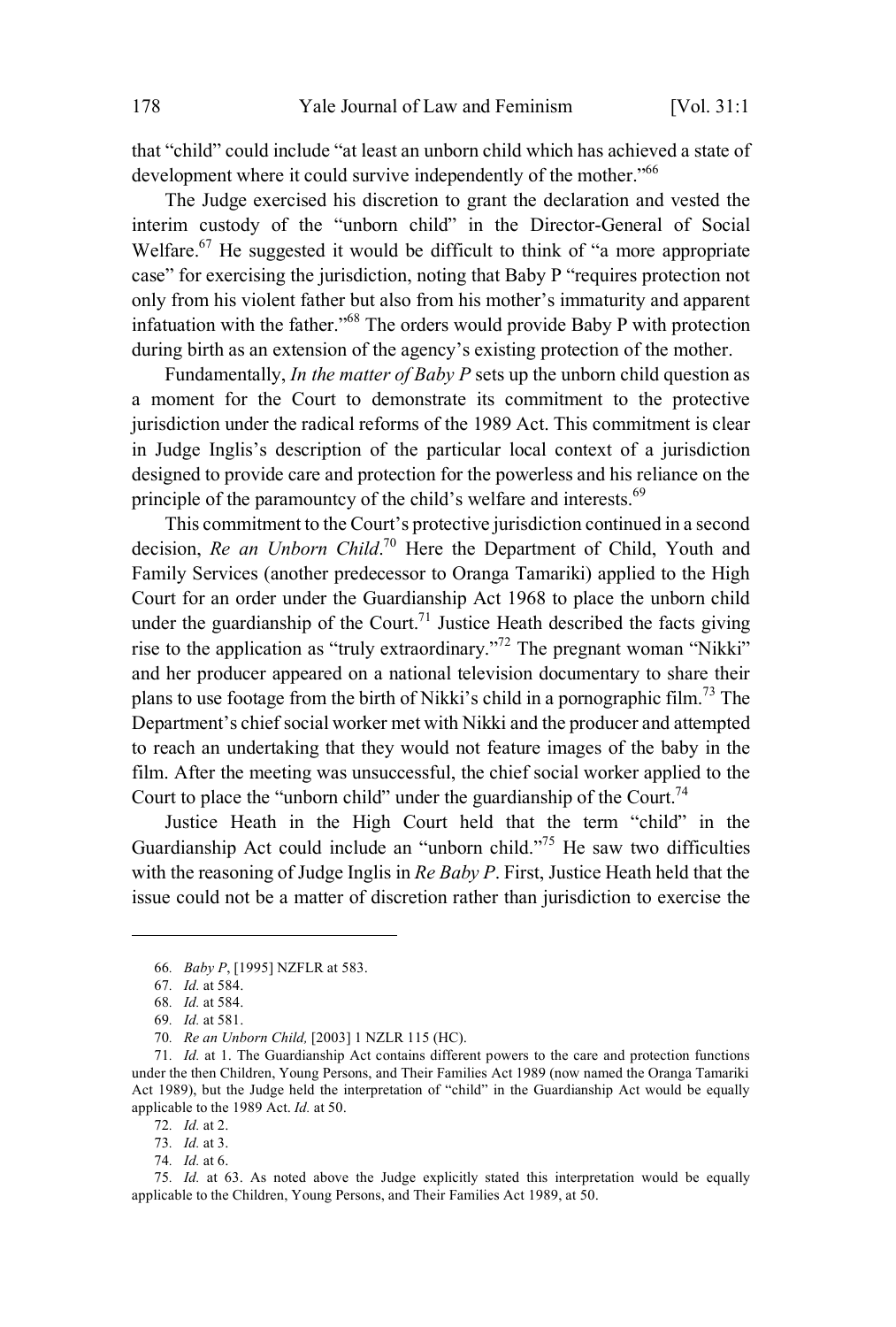Court's powers in respect of the unborn child: for there to be any power to exercise, the Court had to be satisfied that the object of jurisdiction—here, the fetus—fell within the definition of "child" in the statute providing those powers.<sup>76</sup> Second, Justice Heath was concerned that Judge Inglis had reached the view that Baby P was a "child" within the meaning of the Act primarily on his own judgment that Baby P was at a stage of development that should fall within the definition.<sup>77</sup>

Ultimately, Justice Heath arrived at the same answer as*In the matter of Baby P* "by a different route." <sup>78</sup> The Judge had regard to New Zealand's obligations under the United Nations Convention on the Rights of the Child, in particular the preamble statement that the child "by reason of his physical and mental immaturity, needs special safeguards and care, including appropriate legal protection, *before as well as after birth*."<sup>79</sup> The Judge further relied on elements of New Zealand law that supported the interests of the "unborn child to varying degrees," such as the regulation of abortion and the criminal offence of "killing unborn child."<sup>80</sup>

Having found that the Act's jurisdiction extended to an "unborn child," the Judge considered that it would be a matter of discretion whether to exercise the iurisdiction in an individual case.<sup>81</sup> Discretion would allow the Court to focus on the "utility and need for such orders" and avoid the "otherwise impossible" task of "endeavouring to determine the precise moment in time (for legal purposes) that an unborn child is subject to the Court's jurisdiction."<sup>82</sup> Justice Heath recorded briefly that the decision on whether to make an order would "no doubt" be impacted by the stage of pregnancy involved and the "(general) inability" of the Court to compel a mother to do something against her will in respect of her fetus. $83$ 

On the facts before the Court, Justice Heath was satisfied that there was a likely risk of emotional harm to the unborn child from sexual exploitation of its image in the planned film and that it was necessary for the Court to intervene. The Judge emphasized his concerns that Nikki was not putting her own interests before the interests of her unborn child: he opined that her desire to be a star had overridden her judgment, and that there was nothing to suggest she had given

81*. Id.* at [63].

82*. Id*.

<sup>76</sup>*. Id.* at 54.

<sup>77</sup>*. Id.* at 55.

<sup>78</sup>*. Id.* at 56, 63.

<sup>79</sup>*. Id.* at 61 (emphasis added); Convention on the Rights of the Child, *supra* note 15 (quoting G.A. Res. 1386 (XIV), Declaration of the Rights of the Child (Nov. 20, 1959)); *see also* Anjori Mitra, *"We're Always Going to Argue about Abortion"*—*International Law's Changing Attitudes Towards Abortion*, 1 N.Z. WOMEN'S L.J. 142, 152 (2017) (discussing the debate and compromise regarding the references to the "unborn" in the Convention and the ambiguity of "appropriate legal protection").

<sup>80</sup>*. Re an Unborn Child*, [2003] 1 NZLR at [61]; Crimes Act 1961, Section 182.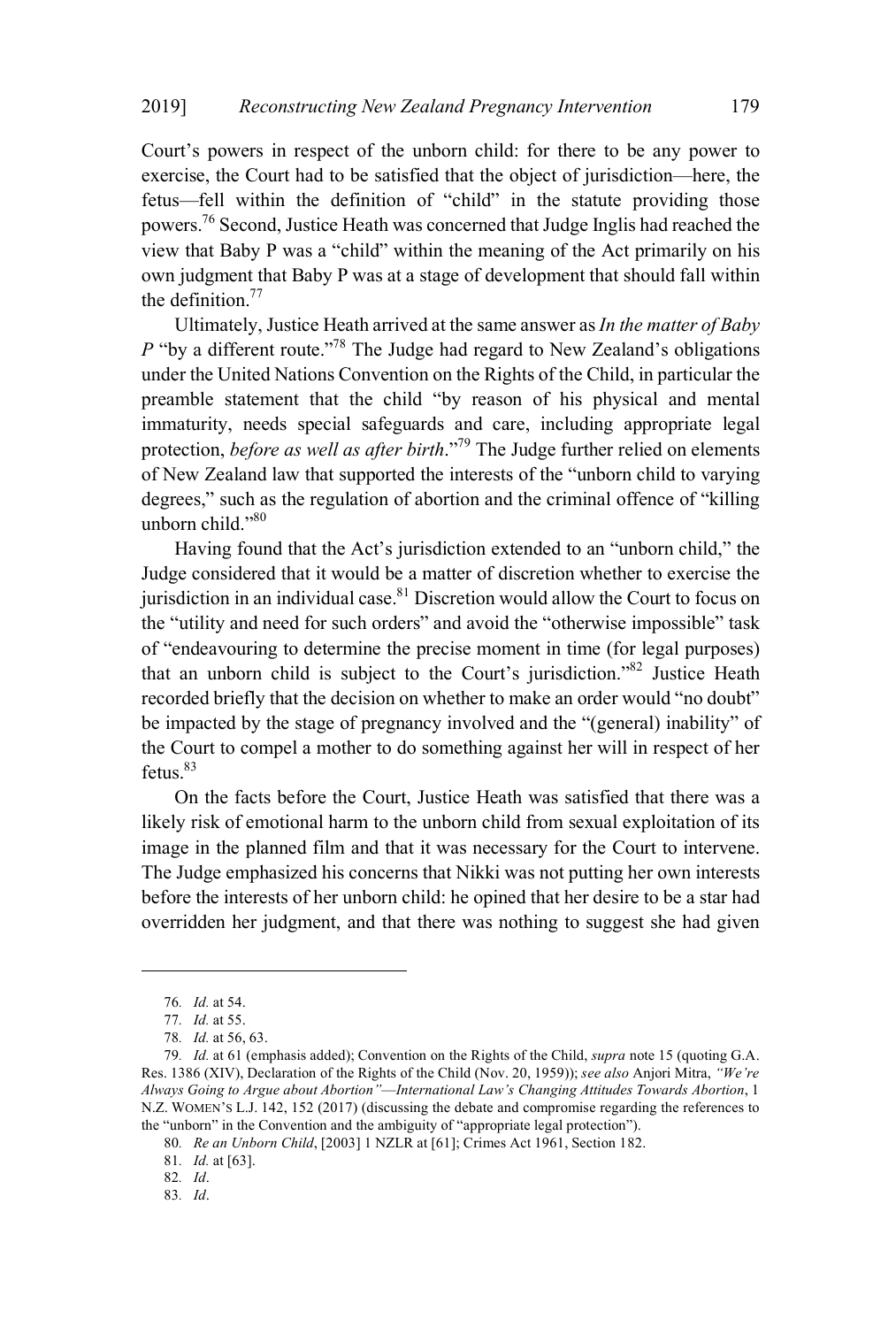more than a "passing thought" to the possibility of adverse effects on the unborn child.<sup>84</sup> He doubted Nikki's own statement that she was concerned about the unborn child's safety, health, and best interests, noting thatshe had not explained her thought process to conclude the unborn child would not be harmed by being associated with the pornographic film.<sup>85</sup> Justice Heath placed Nikki's "unborn child" in the guardianship of the Court and issued various injunctions prohibiting filming of the labor.<sup>86</sup>

Just as the mother in *In the matter of Baby P* could not be trusted to act like a sensible adult in her relationship with the violent father of Baby P, Nikki could not be trusted to prioritize the interests of her unborn child in deciding whether and how to feature her labor in the pornographic film. In these circumstances, the Court saw itself as obliged to step in to lift up the interests of the fetus and protect this powerless subject from harm.

The final key decision extending care and protection powers to the "unborn child" is the 2018 judgment of *L v Chief Executive of Oranga Tamariki— Ministry for Vulnerable Children*. <sup>87</sup> A family member of the pregnant woman, Ms. T, and the Oranga Tamariki social worker for Ms. T and Mr. L's older child made reports of concern in respect of the unborn child. The reports raised Ms. T's allegedly poor mental health and the fact that Ms. T's five older children had been removed from her care.<sup>88</sup> On receipt of the reports of concern. Oranga Tamariki commenced an investigation under Section 17 of the Oranga Tamariki Act. $89$ 

In the High Court the applicants sought orders essentially preventing Oranga Tamariki from"harassing" or "persecuting" them or from sending social workers to their home.<sup>90</sup> Justice Muir was required to consider whether the statutory powers of Oranga Tamariki extended to an "unborn child." The Judge concluded that the Oranga Tamariki care and protection powers and responsibilities to receive and respond to reports of concern were not restricted to "children who have been born."<sup>91</sup>

Justice Muir favored a focus on the "utility and need" of intervention in a given case in the Court's discretion.<sup>92</sup> The utility and need to investigate any report of concern received before birth was "inescapable." The Judge considered that the contrary conclusion requiring Oranga Tamariki to wait until the birth of

<sup>84</sup>*. Id.* at [82].

<sup>85</sup>*. Id.* at [79].

<sup>86</sup>*. Id.* at [109].

<sup>87</sup>*. L v Chief Executive of Oranga Tamariki—Ministry for Vulnerable Children*, [2018] NZHC.

<sup>88</sup>*. Id.* at [12].

<sup>89</sup>*. Id.* at [13]. 90*. Id.* at [3].

<sup>91</sup>*. Id.* at [27].

<sup>92</sup>*. Id.* at [32], [35].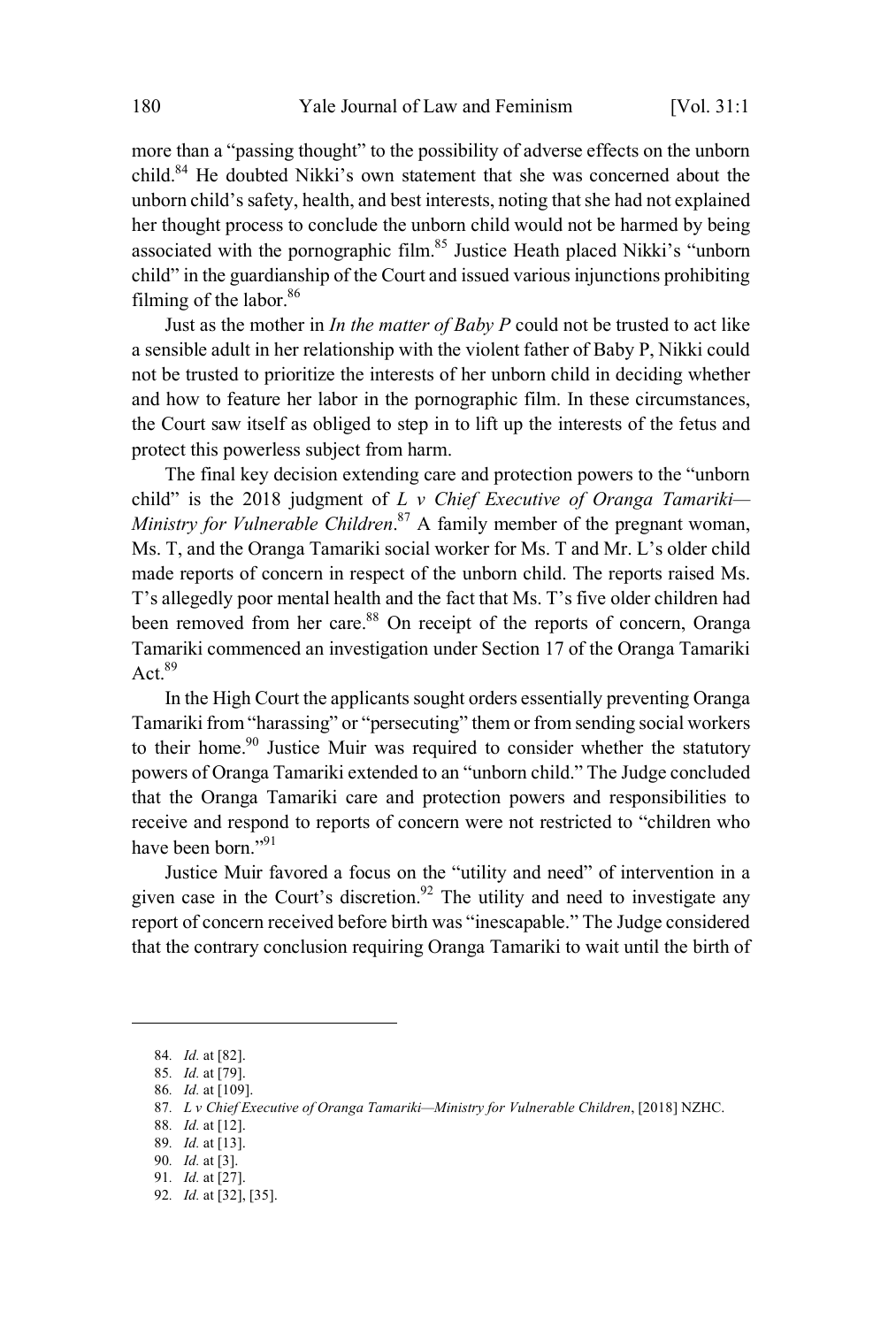the child to take action would frustrate the paramountcy principle and the Act's overarching purpose of promoting the wellbeing of children.<sup>93</sup>

Overall, the New Zealand courts have framed the "unborn child" cases as exceptional decisions to protect the welfare of the particular "unborn child" before the Court and avoided making any general statement about when a fetus becomes a "child." In *In the matter of Baby P*, Judge Inglis suggested that the English decision of *Re F (in utero)* was valuable in providing compelling reasons why a discretion to intervene to protect an "unborn child" should be used "cautiously, sparingly, and only in exceptional cases."<sup>94</sup> Justice Heath in *Re an Unborn Child* similarly emphasized that the Court would not lightly override parental decisions, particularly in decisions over an unborn child where "nobody but the mother has any real control."<sup>95</sup>

Yet the courts' reasoning does not confine permissible State intervention over the "unborn child" to care and protection action on formal orders approved by the court. In practice, the State's intervention in the "unborn child" begins with the reports of concern and investigations that precede a family group conference or formal application for court orders under the Act. The power (and duty) to receive and investigate reports of concern hinges on the courts' acceptance in these key cases that the term "child" in the Oranga Tamariki Act can include an "unborn child."<sup>96</sup> This acceptance activates the care and protection system for all "unborn children": once Oranga Tamariki receives any report of concern about an unborn child, it is not only permitted, but statutorily mandated, to follow the same investigation process that it would for any child or young person post-birth. The courts' emphasis on a discretionary judicial consideration of the woman's interests and stage of pregnancy has been at the expense of any clear, unambiguous guidance about when and how Oranga Tamariki should exercise these prior care and protection powers over a pregnant woman. This prior permissible phase of State intervention is the real legacy of the "unborn child" cases.

# *D. Oranga Tamariki Investment Model Doubles Down on Interventions Before Birth*

The new Oranga Tamariki investment model for early intervention doubles down on the accepted State interest in the "unborn child" and duty to protect that

<sup>93</sup>*. Id.* at [34].

<sup>94</sup>*. In the matter of Baby P (an unborn child)*, [1995] NZFLR 577 (FC) at 581 (citing *Re F (in utero)* [1988] 2 WLR 128 (CA)).

<sup>95</sup>*. Re an Unborn child*, [2003] 1 NZLR at [61], [73], [88].

<sup>96.</sup> Interestingly, the courts have avoided explicitly stating that "child" includes "unborn child." The closest direct statement is in *L v Chief Executive of Oranga Tamariki—Ministry for Vulnerable Children,* [2018] NZHC at [36-37] where Justice Muir states that he does not accept "child" must be confined to those who have been born.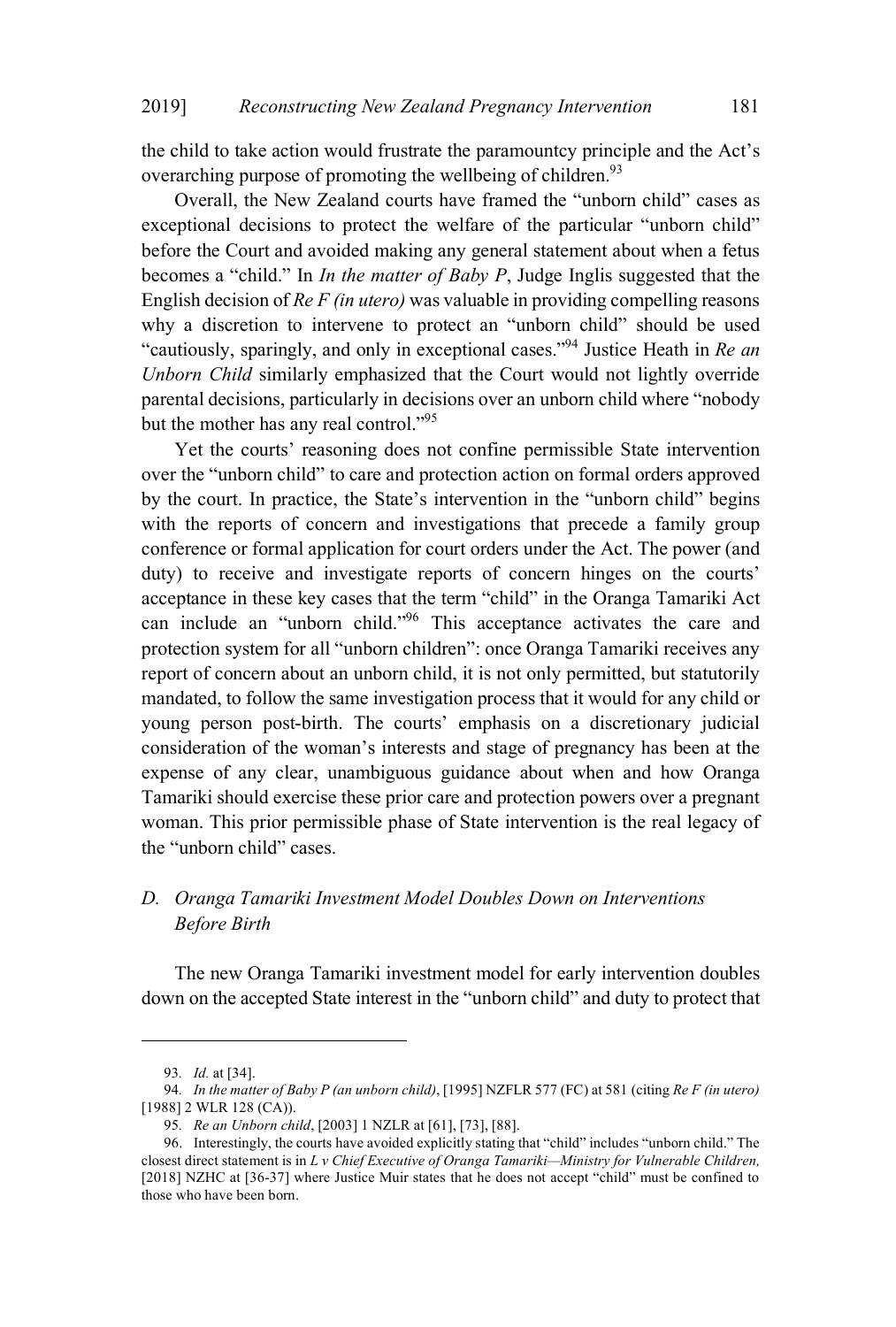"unborn child" through its focus on prevention and support services that begin before birth.<sup>97</sup> Pre-birth intervention is not just permitted, but encouraged and prioritized as a central feature of the agency's model.

Oranga Tamariki encourages early intervention services before birth to identify families at risk of poor life outcomes and address those risk factors to ensure that children thrive.<sup>98</sup> "Early" intervention can begin as early as pre-20 weeks' gestation, although the Oranga Tamariki practice centre advises that a formal referral to family group conference or application for court orders should be delayed until after 20 weeks for the reason that there would then be "less chance of something going wrong in the pregnancy."<sup>99</sup>

The Oranga Tamariki practice centre identifies pre-birth as a time in a woman and future child's life that presents a "unique opportunity" to work with whānau and other professionals. The State has identified that its duties under the new model include working with whānau to provide intense support mechanisms: supporting ante-natal health and alcohol, drug and smoking abstinence efforts, engaging with fathers, and identifying wider whānau strengths and resources to support the newborn. The services aim to maximize the opportunity to mobilize support systems within the family, whānau and community, give the parents the time to demonstrate change before birth, and support parents to meet basic needs of the child at birth.<sup>100</sup>

The work also includes monitoring specific women and families with a view to assessing the expectant parent or parents' capacity to care for a child, their willingness to address any concerns raised by Oranga Tamariki, and their ability to make any changes that Oranga Tamariki considers necessary before birth to provide a safe, healthy environment for the child.<sup>101</sup> For example, Oranga Tamariki might visit the expectant parent or parents' home, speak with family or whānau about possible support systems, review any prior history with care and protection services, and seek information about parental substance abuse or mental health issues.

The Oranga Tamariki early intervention model presents a paradox. A good State would indeed support women in constrained circumstances to ensure that they have the best material and personal circumstances to decide whether to carry their pregnancy to term. Such support furthers the State's interest in the health and wellbeing of both the pregnant woman and her fetus. However, as I will argue below, delivering these interventions through the child protection branch of government under the overarching imperative to prioritize the interests of the

<sup>97</sup>*. See* State Sector (Ministry for Vulnerable Children, Oranga Tamariki) Order 2016 (N.Z.), *supra* note 18*,* at 20.

<sup>98</sup>*. Id.* at 28.

<sup>99.</sup> ORANGA TAMARIKI PRACTICE CENTRE*, supra* note 5*.*

<sup>100</sup>*. Id.*

<sup>101.</sup> ORANGA TAMARIKI PRACTICE CENTRE, *supra* note 5.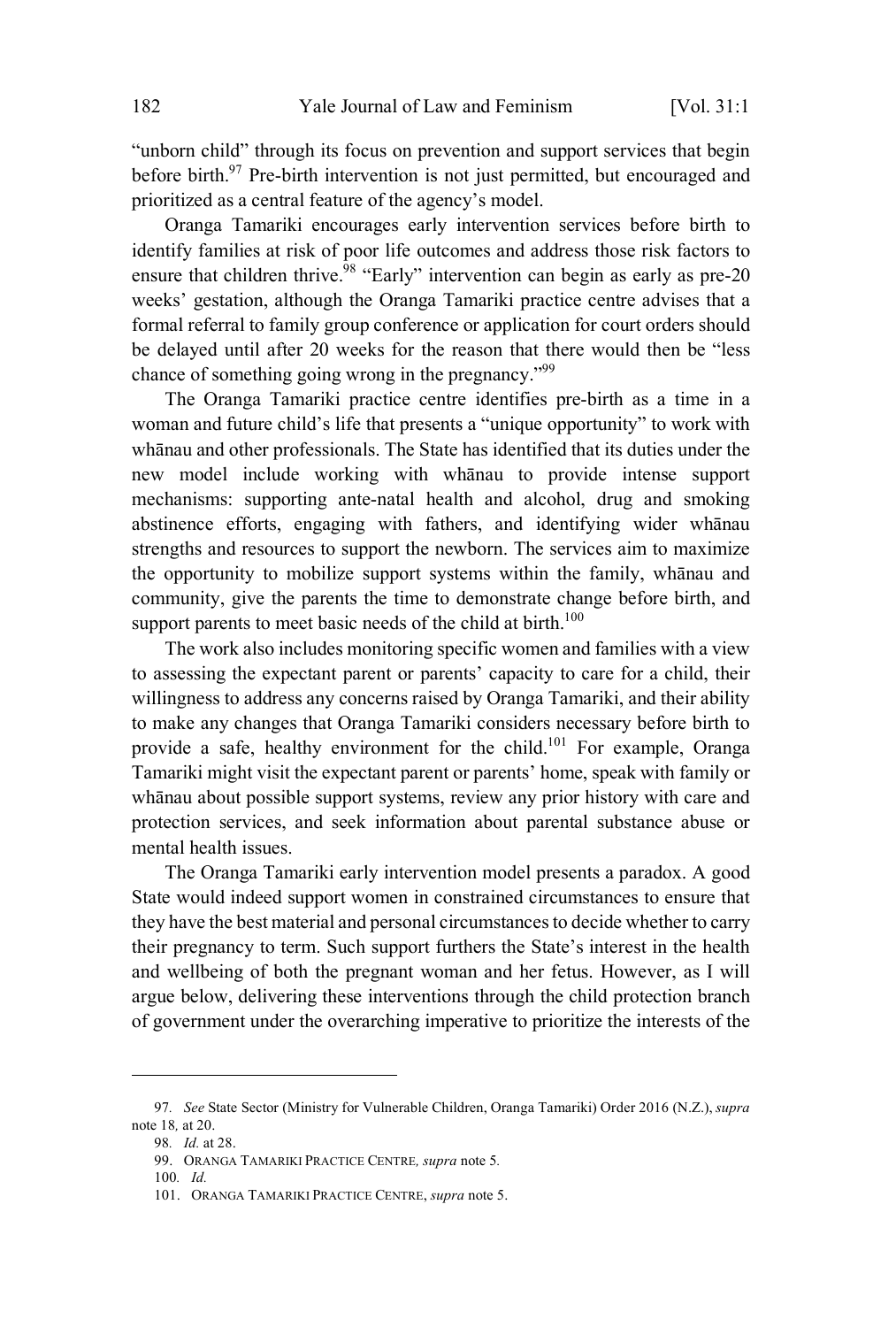child perversely operates to constrain the pregnant woman rather than empower her.

## II. FRAMING FETUS AS "UNBORN CHILD" OBSCURES PREGNANT WOMEN AND DRIVES STATE INTERVENTION

Framing the fetus as an "unborn child" serves to obscure pregnant women and drive State intervention. This Part sets out how the courts adopt the term "unborn child" and move between two different senses of the fetus as a child: the fetus as a child itself (albeit unborn) and the fetus as a future child. The "unborn child" frame sets up a continuum between the unborn and born child that drives the State to extend its well-established obligation to make the welfare and interests of the child its first and paramount consideration. This framing obscures the pregnant woman and leads the State to subordinate her interests to those of the fetus.

From the first New Zealand decision to address the State's care and protection powers before birth, the courts and the State have favored the term "unborn child" to describe the fetus. Judge Inglis began his judgment in *In the matter of Baby P (an unborn child)* by explaining that he would speak of the "baby" as an "unborn child" following Lord Denning, "who characteristically avoided any attempt at euphemism" by speaking in "simple English" of the "unborn child inside the mother's womb."<sup>102</sup> The "unborn child" term is carried through subsequent decisions and the Oranga Tamariki practice materials refer to "unborn babies."<sup>103</sup> Recently, an amendment to the Oranga Tamariki Act to create specific care and protection provisions for "subsequent children" explicitly defined the new term "subsequent child" as "a child, born or  $unborn.$ <sup>104</sup>

The courts move between two different senses of the term "unborn child." The first sense is the fetus as a child itself, albeit unborn. This sense underlies Judge Inglis's humanizing descriptions of "Baby P" as "a little boy in good health" and as "a young human being at a present stage of development where he could now live independently of the mother."<sup>105</sup> The fetus is presented as an existing child in need of protection from a present risk of harm: Judge Inglis

<sup>102</sup>*. In the matter of Baby P (an unborn child)*, [1995] NZFLR 577 (FC) at 578 (citing *Royal College of Nursing of the United Kingdom v Department of Health and Social Security* [1981] AC 801 at 802).

<sup>103</sup>*. Id.*;*see also L v Chief Executive of Oranga Tamariki—Ministry for Vulnerable Children,* [2018] NZHC; ORANGA TAMARIKI PRACTICE CENTRE, *supra* note 5.

<sup>104.</sup> Oranga Tamariki Act 1989, Section 2(1) definition of "subsequent child" (emphasis added). Unfortunately the regime is outside the scope of this Note, but it essentially creates a reverse onus for parents who have had older children removed from their care by the Courts with a finding that there is "no realistic prospect" that the children will be returned to their care: Section 18B. If the parent(s) have a subsequent child they bear an onus to show that they are unlikely to inflict harm on their child: Section 18A(3)-(5).

<sup>105</sup>*. Baby P*, [1995] NZFLR at 578.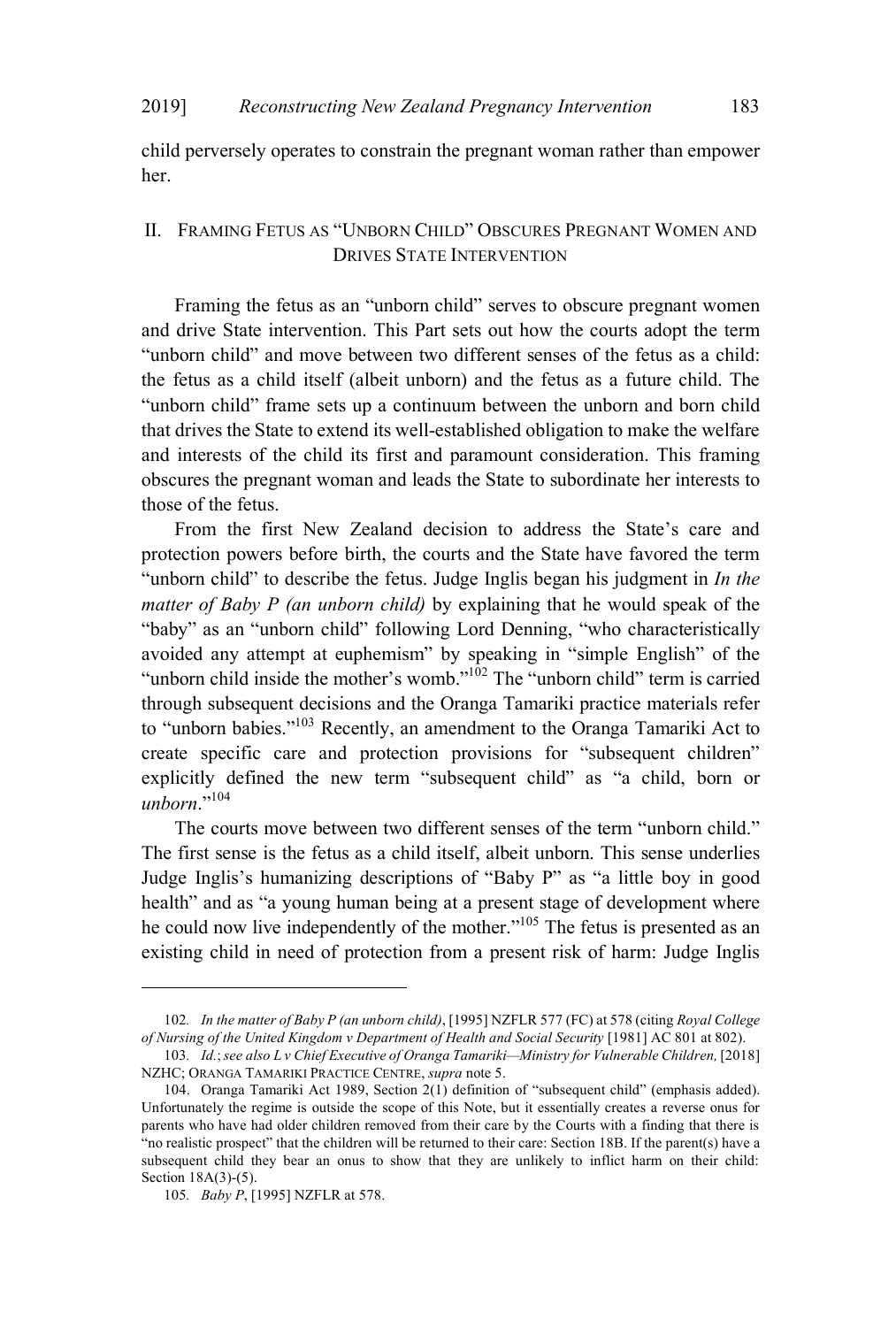questions why such "unborn children" should be any less protected by the State than other children.<sup>106</sup>

The second sense is the fetus as "future child" or "the child who will be but is not yet born."<sup>107</sup> Justice Muir in *<sup>L</sup> <sup>v</sup> Chief Executive of Oranga Tamariki* focuses on the need for protection of this future child when he declares the inescapable need for proper investigation "in advance of the birth of the child" in order for Oranga Tamariki to be ready to protect against any harm or neglect at birth.<sup>108</sup> In essence, this "future child" framing looks at pre-birth action as necessary to promote post-birth interests.

Neither sense of the "unborn child" turns on the viability of the fetus. Judge Inglis initially relied on viability in *In the matter of Baby P (an Unborn Child*) by holding the "child" term could "at least" include an "unborn child," such as Baby P, at a stage of development where it could survive independently of the mother. <sup>109</sup> In *Re an Unborn Child* Justice Heath doubted the utility of the focus on viability and preferred an interpretation that avoided the need to determine a precise point in time where the jurisdiction would fall on an "unborn child."<sup>110</sup> The judge contended that "endless arguments" over the stage at which an unborn child becomes a child would serve no useful purpose and that the stage of pregnancy should instead impact what order would be appropriate in a given case.

Once the fetus is framed as an "unborn *child*," it is a short step to accept that Oranga Tamariki—the care and protection agency responsible for the care and protection of *children* and young people—has an interest in that fetus. The "child" description effectively sets up a continuum between the unborn and the born child where it would be nearly impossible to draw a clear line between the two and thus unjust to deny one the protection that the State guarantees to the other.<sup>111</sup>

In this light, the State's interest in the "unborn child" is a product of protection and pragmatism. Oranga Tamariki has a well-established responsibility to advance the wellbeing of children and to assist children to prevent them from suffering harm.<sup>112</sup> From this starting point, the courts are loath to withhold the Act's critical protection from the "unborn child." Oranga Tamariki and the courts dismiss rigid distinctions between birth and pre-birth as cumbersome barriers to the pragmatic application of available tools to achieve what is perceived as the best outcome for the fetus. Judge Inglis suggests that

<sup>106</sup>*. Id.* at 579.

<sup>107.</sup> ROSAMUND SCOTT, RIGHTS, DUTIES AND THE BODY: LAW AND ETHICS OF THE MATERNAL-FETAL CONFLICT 23 (Hart Publishing, 2002).

<sup>108</sup>*. L v Chief Executive of Oranga Tamariki—Ministry for Vulnerable Children,* [2018] NZHC at [27] and [34].

<sup>109</sup>*. Baby P*, [1995] NZFLR at 583.

<sup>110</sup>*. Re an Unborn Child,* [2003] 1 NZLR at [63]–[64].

<sup>111</sup>*. See id.* at [66].

<sup>112.</sup> Oranga Tamariki Act, Section 4.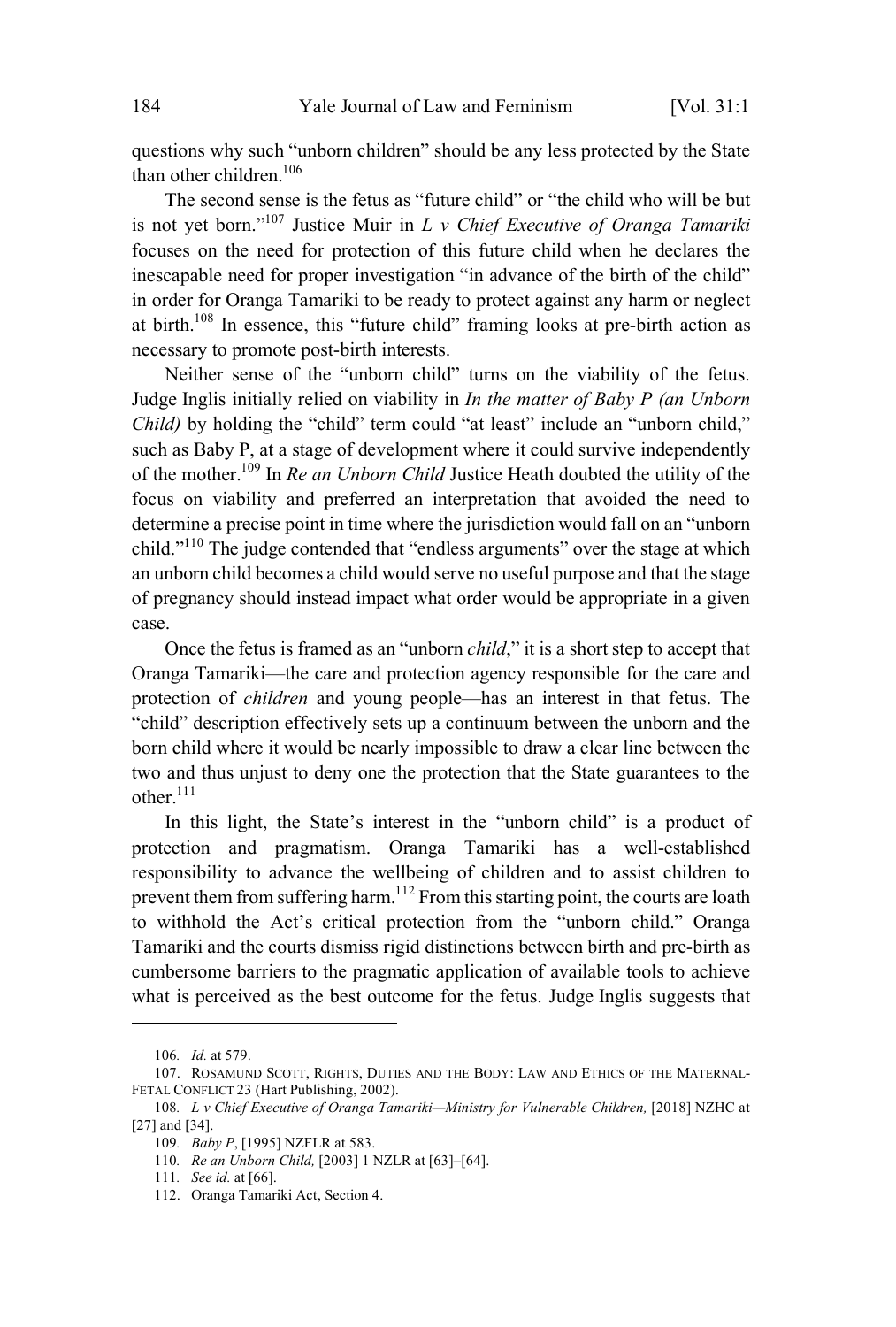there is nothing to indicate that unborn children "should to any less extent be protected from harm, be entitled to have their rights upheld, or be entitled to have their welfare promoted."<sup>113</sup> It would be "artificial and pointless" to wait until the birth of the child.<sup>114</sup>

Framing the fetus as an "unborn child" uplifts the interests of the fetus as "child" and obscures the pregnant woman in a manner that reinforces the pragmatic application of the Oranga Tamariki Act. The Oranga Tamariki Act framework provides a clear, strong direction for the courts and Oranga Tamariki to make the welfare and interests of a child the paramount consideration.<sup>115</sup> The force of the paramountcy principle contrasts with the ambiguous, ill-defined competing autonomy or privacy interests of the pregnant woman. The courts have made oblique references to the "rights of the mother"  $116$  and the "(general) inability of the court to make orders which compel a mother to do something against her will."<sup>117</sup> But the courts have not ventured further to unpack those rights in any depth or to interrogate when and how the pregnant woman's interests deviate from those of the fetus.

The dominating focus on the "unborn child" as a separate subject of the court's jurisdiction overshadows the pregnant woman's interests. The "unborn child" becomes the primary, or even the only, subject of the court's jurisdiction, which stems from its powers to protect vulnerable children. The pregnant woman is a far less salient character in this dynamic. She is a potential source of harm to the child and therefore a potential subject of the Court's order, but ultimately she is peripheral to the court's responsibility towards her fetus.

# III. DISCRETIONARY "UNBORN CHILD" INTERVENTIONS DISPROPORTIONATELY IMPACT WOMEN EXPERIENCING POVERTY AND INDIGENOUS MĀORI WOMEN

The discretionary "unborn child" interventions target a marginalized subset of the population. In this Part, I theorize and establish that using the report of concern triggers to apply broad discretionary child protection powers in a society of structural inequality and dominant white middle-class norms of good motherhood disproportionately impacts women experiencing poverty and Māori women.

While Oranga Tamariki routinely claims an interest in the fetus when it responds to reports of concern before birth, it is unlikely to claim this routine interest evenly across all parts of the population. The child protection model is neither neutral nor universal, but instead targets a marginalized subset of the

<sup>113</sup>*. Baby P*, [1995] NZFLR at 579.

<sup>114</sup>*. Id.* at 584.

<sup>115.</sup> Oranga Tamariki Act, Section 6.

<sup>116</sup>*. Baby P*, [1995] NZFLR at 584.

<sup>117</sup>*. Re an Unborn Child*, [2003] 1 NZLR at [64].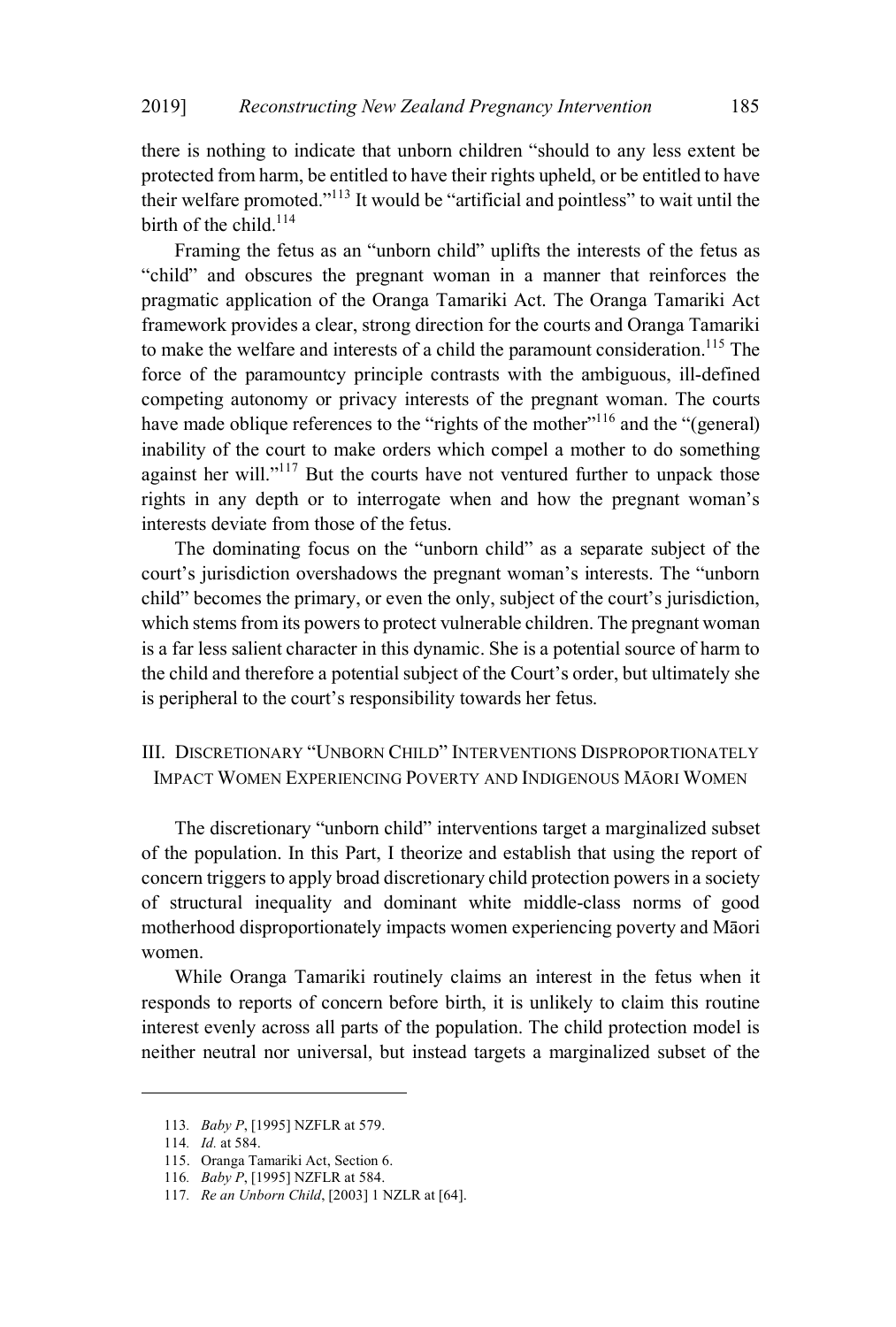population. The targeted subset is determined first by which children are subject to the reports of concern that activate the State's powers and later by the State's assessment of whether the child is in "need of care or protection" in the sense of being (or being likely to be) "harmed," "ill-treated," "abused," or "seriously deprived."<sup>118</sup> These are not objective standards. They reflect the norms of the decision makers and are vulnerable to classist and racist preferences.<sup>119</sup>

Oranga Tamariki applies the discretionary child protection model before birth in a society of structural inequality and dominant white middle class norms of good motherhood. "Good" motherhood norms center on the individual woman as a primary caregiver, separated from the collective resources and support of her broader family group or whānau. They include the expectation that a woman be a chaste, responsible, protective carer who puts her child first.<sup>120</sup> Such norms are peppered throughout the "unborn child cases." In *In the matter of Baby P*, we see Judge Inglis's rigid expectations for the young pregnant woman to keep herself and her fetus safe from her abusive partner.<sup>121</sup> In *Re an Unborn Child*, we hear Justice Heath's concern that the pregnant woman, Nikki, might be failing to selflessly prioritize her fetus's interests over her desire for fame.<sup>122</sup>

Oranga Tamariki is more likely to oversee the pregnancies of women experiencing poverty. The 2015 review of child protection services in New Zealand recorded that most families of children referred to the agency had "high levels of long-term need and disadvantage," including long-term unemployment and low income. <sup>123</sup> In the cohort of children born in New Zealand between 2005 and 2007, 46 percent had parents living in a high deprivation area at the time of their birth.<sup>124</sup>

The relationship between poverty and involvement with Oranga Tamariki can in part be explained by the fact that families experiencing poverty are likely to have greater contact with other government agencies. In the 2015 review, 39 percent of the children known to Child, Youth and Family by age five had a mother who had been receiving a benefit for more than four of the five years

<sup>118.</sup> Oranga Tamariki Act, Sections 17(2), 14(1)(a).

<sup>119.</sup> Khiara M. Bridges, *Privacy Rights and Public Families,* 34 HARV. J.L. & GENDER 114, 158 (2011); *see also* Annette Ruth Appell, *Virtual Mothers and the Meaning of Parenthood*, 34 U. MICH. J.L. REFORM 683, 788 (2001).

<sup>120.</sup> Simran Dhunna, Beverley Lawton & Fiona Cram, *An Affront to Her* Mana*: Young Māori Mothers Experiences of Intimate Partner Violence*, J. INTERPERSONAL VIOLENCE 1, 7 (2018).

<sup>121</sup>*. See* FAMILY VIOLENCE DEATH REVIEW COMMITTEE, FIFTH REPORT JANUARY 2014 TO DECEMBER 2015F 57 (2016) for a critique of how family violence policies hold mothers responsible for "failing to protect" their children from intimate partner violence in which they are a victim.

<sup>122</sup>*. Re an Unborn Child*, [2003] 1 NZLR.

<sup>123.</sup> INTERIM REPORT, *supra* note 18, at 32.

<sup>124</sup>*. Id.* at 32–33. The report does not define "high deprivation," but since 1991 New Zealand has run a New Zealand index of deprivation following each census, which reflects eight dimensions of material and social deprivation: communication (access to the Internet at home), income, employment, qualifications, home ownership, support, living space and transport). *See* M. DUNCANSON ET AL., CHILD POVERTY MONITOR TECHNICAL REPORT (N.Z. Child & Youth Epidemiology Serv. ed., 2018), http://www.nzchildren.co.nz/ [https://perma.cc/25M5-RVVS].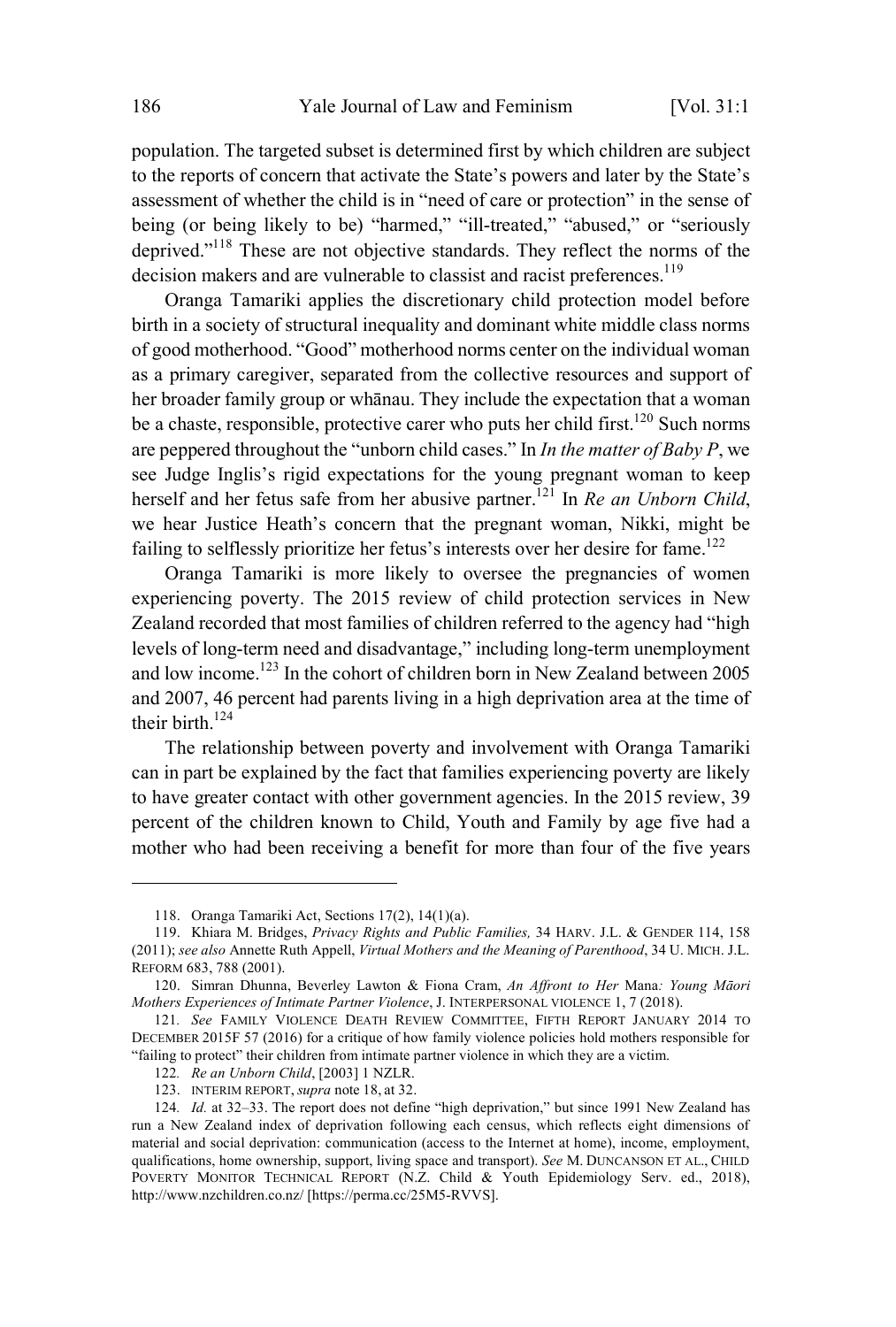prior to their birth.<sup>125</sup> Almost 60 percent had a primary caregiver on a benefit at the time of birth. As noted in Part I, contact with government agencies creates an opportunity for the agency to enter and supervise family life and may culminate in reports of concern.

The relationship between poverty and Oranga Tamariki oversight can also reflect a judgment that poor women are not good mothers. This judgment may come from the notifier making a report of concern to trigger Oranga Tamariki intervention, the Oranga Tamariki staff member deciding that a care and protection investigation is necessary, or the Court making orders in respect of the child. In the United States, Professor Dorothy Roberts, acclaimed scholar in race, gender, and the law, has identified how the contemporary child welfare system confuses poverty with neglect and maintains a fundamental division between poor and other families.<sup>126</sup> Professor Khiara Bridges has further emphasized how in public obstetrics care poverty "is presumed to indicate the absence of a moral vigilance that might manifest in harm to [a pregnant woman's] child."<sup>127</sup> Bridges shines a light on how poverty "is thought to index a moral permissiveness, the magnitude of which the state has the duty to determine and upon which the health and safety of the woman's unborn child hinges."<sup>128</sup>

Arguably, poverty is one indicator of vulnerability and need for the services that Oranga Tamariki can provide to support families. Yet the problem with this justification for targeted intervention is that Oranga Tamariki assessments and statutory services are indeed premised on a series of judgments about parenting and whether the child or young person is in need of care or protection. A need for care and protection is not just a need for services: it hinges on the formation of a belief that the child in question is in need of care or protection, in the sense that they are likely to be harmed, ill-treated, abused, or seriously deprived—or that their parents or guardians are unwilling or unable to care for them.<sup>129</sup> As I suggest above, these judgments are not objective and may reflect classist preferences for childrearing.

Oranga Tamariki interventions in pregnancy are likely to have a significant impact on Māori women. Māori children and young people are significantly over-represented in the care and protection system—at the time of the 2015 review of child protection services, the majority of children known to the agency identified as Māori.<sup>130</sup> In general, Māori children are more likely to come into contact with care and protection services, to be referred to care and protection

<sup>125.</sup> INTERIM REPORT, *supra* note 18, at 33.

<sup>126.</sup> DOROTHY E. ROBERTS, SHATTERED BONDS: THE COLOR OF CHILD WELFARE 27 (2002).

<sup>127.</sup> Bridges, *supra* note 119 at 168.

<sup>128</sup>*. Id.* at 167.

<sup>129.</sup> Oranga Tamariki Act, Section 14(a). This is not exhaustive: a child is deemed to be in need of care or protection if they fall within any of the descriptions in Section 14(a) to (i).

<sup>130.</sup> FINAL REPORT, *supra* note 1*,* at 21.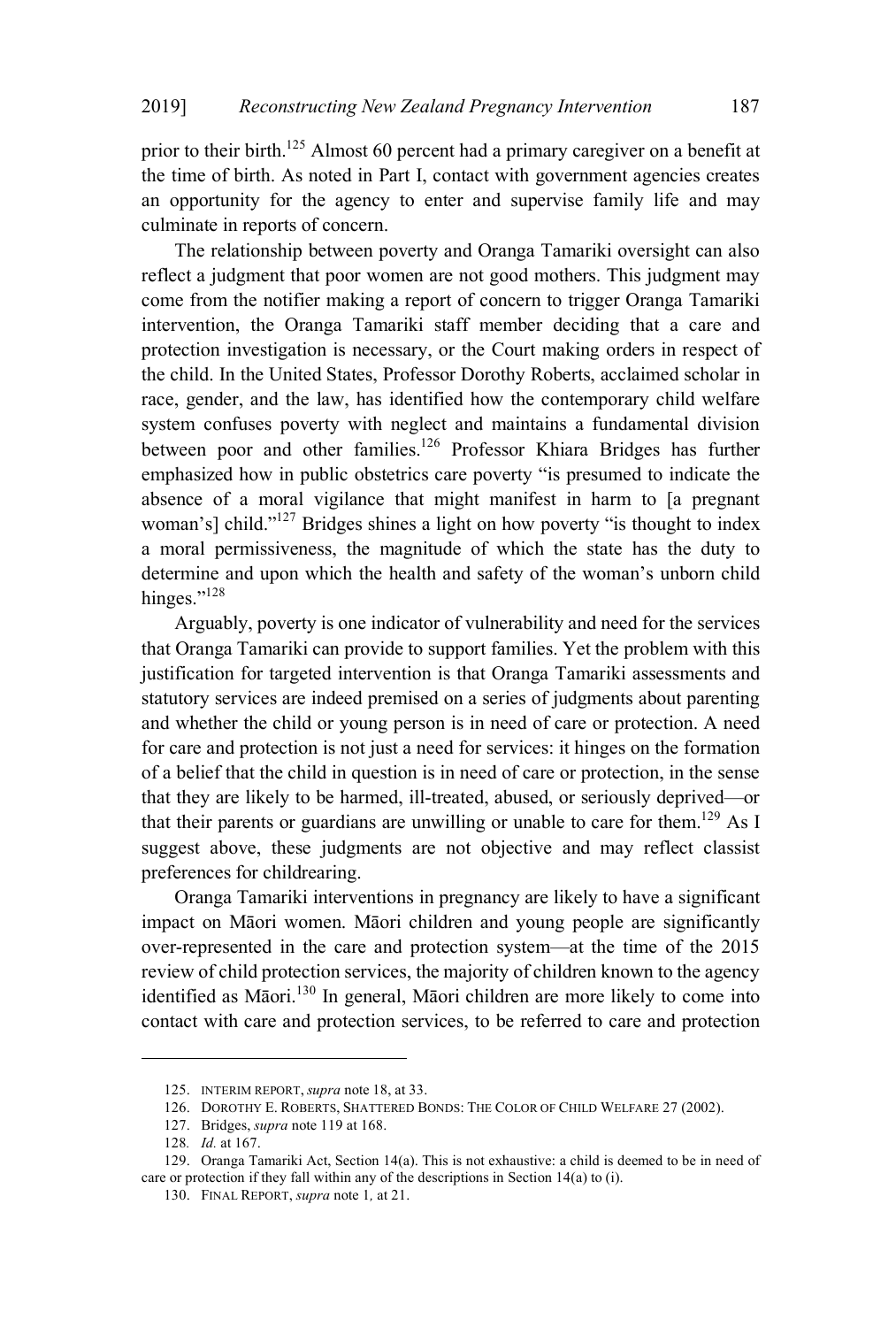services for perceived risk of harm, and to stay in the care and protection system. Māori children make up 56 percent of the children in contact with child protection services by age five, yet only thirty percent of all children born in New Zealand.<sup>131</sup> For a subset of reports of concern made regarding "unborn children" and children within five days of birth, Māori children made up 47 percent of reports of concern in 2018, 51 percent in 2017, and 55 percent in 2016.<sup>132</sup>

The reasons for overrepresentation of Māori in child protection data are complex. A 2015 New Zealand study *Understanding Overrepresentation of Indigenous Children in Child Welfare Data* summarized how Indigenous people explain that overrepresentation is a result of a combination of factors extending beyond socio-economic disadvantage:

assimilationist policies of colonial governments leading to the fragmentation of families, inequitable distribution of the goods and resources of society (e.g., employment, housing, and wealth), systemic racism of a child welfare protection system imposing white middle-class notions of family and child-rearing upon indigenous families . . . , and racial bias in reporting of maltreatment and in child welfare agency decision making. $133$ 

The 1988 *Puao-Te-Ata-Tu* report captures the historical perspective on child protection services in New Zealand.<sup>134</sup> In New Zealand's colonial history, inappropriate Pākehā structures and Pākehā determination of Māori issues "worked to break down traditional Maori society by weakening its base—the whanau, the hapu, the iwi."<sup>135</sup> These forces made it almost impossible for Māori to maintain tribal responsibility for their own people.<sup>136</sup> Ani Mikaere, a prominent scholar on Māori self-determination and the status of Māori women, makes clear that the "disruption of Maori social organisation was no mere by-

<sup>131</sup>*. Id.* at 34.

<sup>132.</sup> Letter from Steve Groom, General Manager Public, Ministerial and Executive Services Oranga Tamariki—Ministry for Children to author (Dec. 17, 2018) (on file with author). This data was provided in response to a request under the Official Information Act 1982 for the proportion of reports of concern regarding an "unborn child" where the "unborn child" was of Māori ethnicity.

<sup>133.</sup> Fiona Cram et al., *Understanding Overrepresentation of Indigenous Children in Child Welfare Data: An Application of the Drake Risk and Bias Models*, 20 CHILD MALTREATMENT 171 (2015) (citations omitted).

<sup>134.</sup> DEP'T SOCIAL WELFARE, PUAO-TE-ATA-TU (DAY BEAK): THE REPORT OF THE MINISTERIAL ADVISORY COMMITTEE ON A PERSPECTIVE FOR THE DEPARTMENT OF SOCIAL WELFARE 18 (1988), https://www.msd.govt.nz/documents/about-msd-and-our-work/publications-resources/archive/1988 puaoteatatu.pdf [https://perma.cc/ZE5E-FN49].

<sup>135</sup>*. Id*.

<sup>136</sup>*. Id.*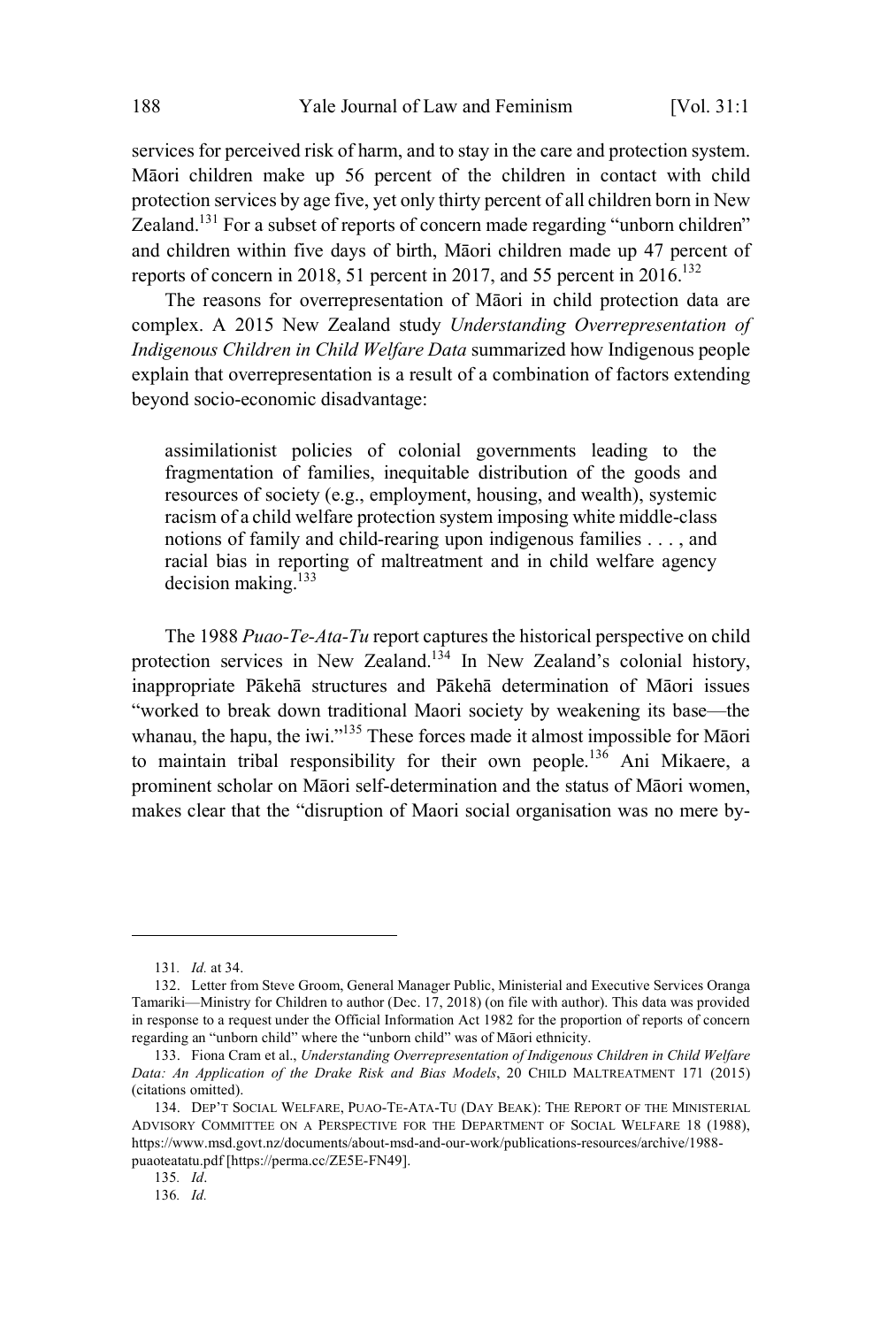product of colonization, but an integral part of the process" by which the Crown aimed to destroy the principle of collectivism that ran through Māori society.<sup>137</sup>

The particular impact of colonization on Māori women must be examined at the "intersection of being Māori and female and all of the diverse and complex things being located in this intersecting space can mean."<sup>138</sup> Scholars of mana wāhine, a type of Māori feminism, have emphasized the unique narratives and experiences of Māori women in the ongoing history of colonization.<sup>139</sup> Mikaere illustrates how the traditional Māori worldview emphasized the essential role of women and the supremacy of their spiritual power in controlling tribal rituals.<sup>140</sup> Mikaere explains that this pattern "of acknowledging the worth of women was reflected in whānau life," where "whānau dynamics operated to ensure that women were well-treated by their husbands and in-laws. . . and the presence of many to assume responsibility for child rearing enabled women to perform a wide range of roles, including leadership roles."<sup>141</sup>

Under colonization, the Crown and settlers minimized the spiritual and traditional roles of Māori women and recast the role in negative terms.<sup>142</sup> This represented a devaluation of women, which was reinforced by the introduction of an English concept of "family" that limited women to narrow domestic roles as the individual "mother of children."<sup>143</sup> Urbanization and land confiscation policies further dislocated women from their extended whānau support networks. Naomi Simmonds notes that when "the whānau unit became progressively smaller, the responsibilities of individual women grew."<sup>144</sup>

Social and economic disadvantage for Māori is one key driver of vulnerability for whānau.<sup>145</sup> In June 2018, the unemployment rate for Māori was 9.4 percent, compared to 3.6 percent for New Zealand Europeans.<sup>146</sup> Low income rates for Māori are consistently higher than the European group: in the period 2015 to 2016, 28 percent of Māori children lived in low income households as compared to fourteen percent of European children.<sup>147</sup> A higher proportion of Māori children are in sole-parent beneficiary families and households: 47 percent of sole parent beneficiary recipients are Māori.<sup>148</sup> These high levels of

<sup>137.</sup> Annie Mikaere, *Collective Rights and Gender Issues: A Maori Women's Perspective*, *in* COLLECTIVE HUMAN RIGHTS OF PACIFIC PEOPLES 79, 93 (Nin Tomas ed., 1998) [hereinafter Mikaere Collective Rights].

<sup>138.</sup> Naomi Simmonds, *Mana Wahine: Decolonising Politics*, 25 WOMEN'<sup>S</sup> STUD. J. 11, 11 (2011). 139*. Id.* at 16.

<sup>140.</sup> Ani Mikaere, *Cultural Invasion Continued: The Ongoing Colonisation of Tikanga Māori*, 18 Y.B. N.Z. JURIS. 134, 139 (2005) [hereinafter Mikaere Cultural Invasion Continued].

<sup>141</sup>*. Id.* at 141.

<sup>142</sup>*. Id.* at 149; *see* Mikaere Collective Rights, *supra* note 137, at 92.

<sup>143.</sup> Mikaere Cultural Invasion Continued, *supra* note 140, at 149–50.

<sup>144.</sup> Simmonds, *supra* note 138, at 16.

<sup>145.</sup> CRAM*, supra* note 4, at 7.

<sup>146.</sup> DUNCANSON ET AL., *supra* note 8*.*

<sup>147.</sup> *Id.*

<sup>148</sup>*. Id.*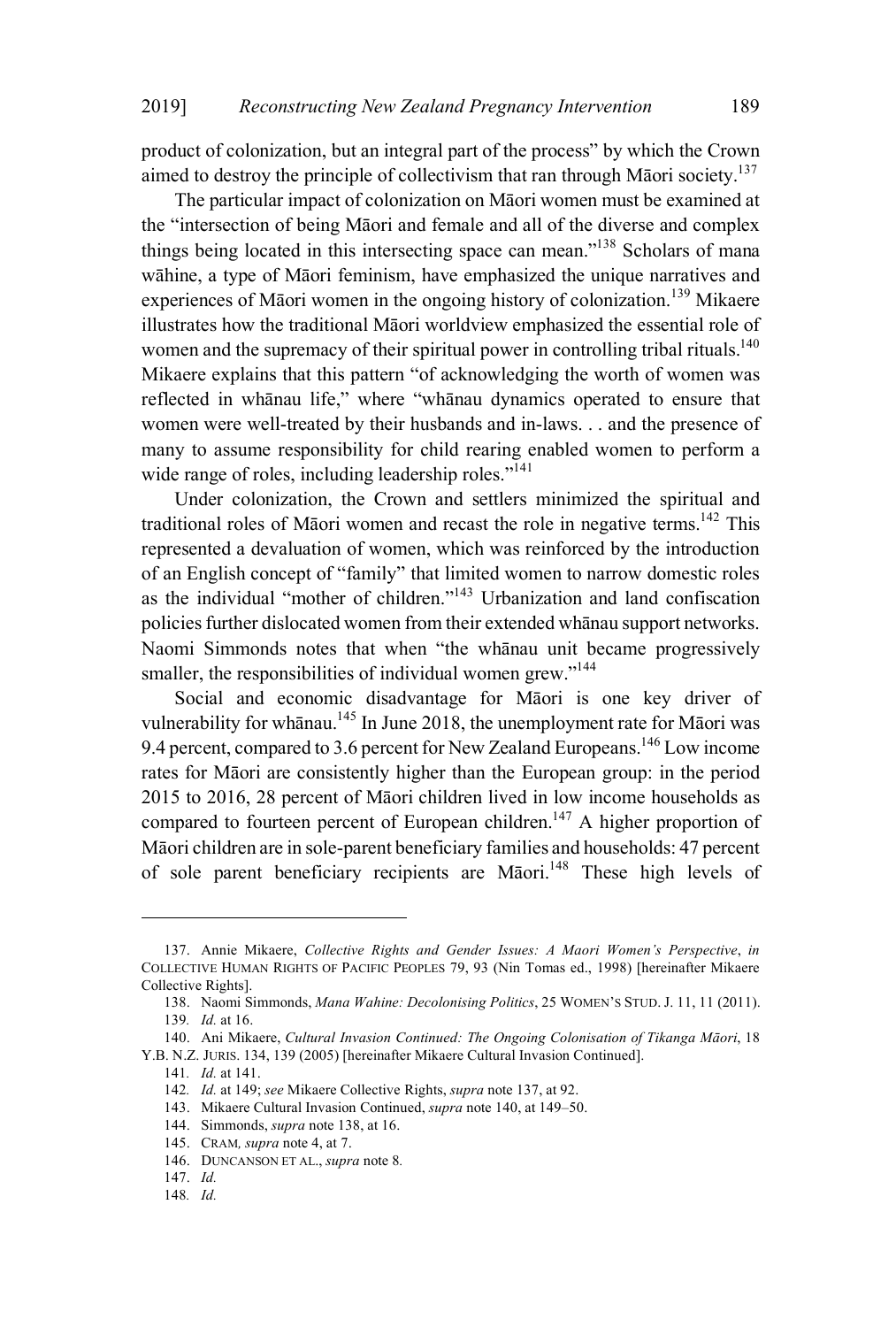disadvantage are "symptomatic of the unequal distribution of goods and services within [New Zealand] society," where Māori have inequitable access to and outcomes from universal services such as healthcare and education.<sup>149</sup>

Further drivers of Māori whānau vulnerability are prejudice and discrimination within New Zealand society.<sup>150</sup> The increase in Māori overrepresentation at successive decision points in the child protection system suggests an ongoing role of bias against Māori in child protection agency decision making. <sup>151</sup> Half of referrals to the agency pertain to Māori children and young people; but Māori comprise six out of every ten children and young people in State care. <sup>152</sup> The 2016 report of the Modernising Child, Youth and Family Expert Advisory Panel explicitly acknowledged that "conscious and unconscious bias in the system" was a possible cause of this overrepresentation.<sup>153</sup>

The extension of care and protection powers in the "unborn child" cases is particularly significant for pregnant women who are most likely to be targeted by State oversight and least likely to be privileged by dominant norms of good motherhood. In New Zealand's context of structural inequality and colonization, this impact is likely to fall heavily on women experiencing poverty and Māori women. This uneven impact must be front of mind when considering how State pregnancy interventions serve to constrain rather than empower pregnant women.

# IV. STATE PREGNANCY INTERVENTIONS PERVERSELY CONSTRAIN, RATHER THAN EMPOWER, PREGNANT WOMEN

Perversely, New Zealand's State pregnancy interventions constrain rather than empower pregnant women. This Part draws out the individual and collective constraints on pregnant women's rights, interests and autonomy that are obscured and ambiguous under the courts' "unborn child" framework discussed in Part II.

At the individual level, State oversight of pregnancy may infringe upon a woman's right to privacy in that it unduly restricts her ability to make decisions about her own life. The right to privacy provides a clear framework for evaluating what limits on a pregnant woman's autonomy are justified and what limits exceed the proper powers of the State. Privacy includes "the ability to make important decisions about one's own life" and embodies the concept of

<sup>149.</sup> CRAM*, supra* note 4, at 21.

<sup>150</sup>*. Id.* at 7, 21.

<sup>151.</sup> Emily Keddell & Gabrielle Davie, *Inequalities and Child Protection System Contact in Aotearoa New Zealand: Developing a Conceptual Framework and Research Agenda,* 7 SOCIAL SCI. 89, 97 (2018).

<sup>152</sup>*. Id.*

<sup>153.</sup> FINAL REPORT, *supra* note 1, at 7.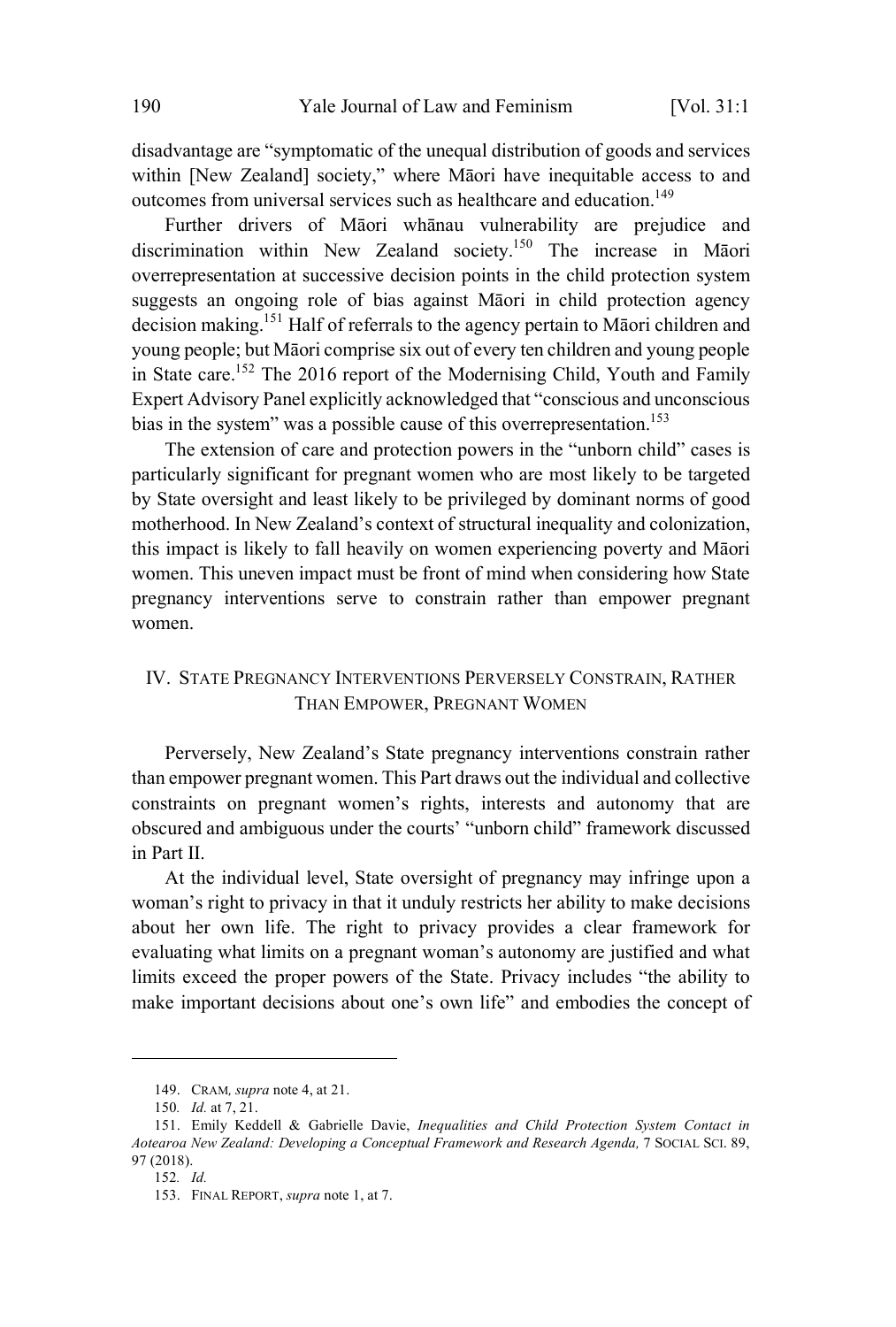autonomy.<sup>154</sup> Autonomy incorporates the concepts of self-determination—"a person's interest and right . . . in reflectively making significant personal choices"—and bodily integrity, the ability "to decide what happens in and to one's body."<sup>155</sup>

Privacy is a promising developing tool to protect women's reproductive choices in New Zealand. At the international level, New Zealand has adopted a right to privacy through the International Covenant on Civil and Political Rights (ICCPR), which protects against arbitrary or unlawful interference with a person's privacy, family and home.<sup>156</sup> At the domestic level there is no statutory privacy right: the New Zealand Bill of Rights Act 1990 does not create a right to privacy, and the Privacy Act 1993 provides protections for informational privacy but does not create a standalone right. The editors of *Privacy Law in New Zealand* suggest that the omission under the Bill of Rights Act may be attributed to the uncertainty and ambiguity of the privacy concept and the difficulty of defining the right. 157

Despite the absence of a standalone right, a fundamental right to privacy may be developed through New Zealand's common law, in light of its international commitments under the ICCPR and through the comparative precedents for privacy rights in the United States and Canada. <sup>158</sup> The Bill of Rights is not a comprehensive statement of all the rights and freedoms in New Zealand<sup>159</sup> and the New Zealand courts have acknowledged the need to develop the common law consistently with the guidance of international treaties to which New Zealand is a party, even where the international obligations are not expressly incorporated in statute.<sup>160</sup> Notably, the 2018 Law Commission briefing on alternative approaches to abortion law recorded the New Zealand Privacy Commissioner's submission that abortion engages a fundamental privacy right inherent in bodily autonomy and self-determination.<sup>161</sup>

Dorothy Roberts highlights the value of a privacy right in her groundbreaking 1991 article "Punishing Drug Addicts Who Have Babies: Women of Color, Equality, and the Right of Privacy."<sup>162</sup> Roberts draws out two

<sup>154</sup>*. See* NEW ZEALAND LAW COMMISSION, ALTERNATIVE APPROACHES TO ABORTION LAW: MINISTERIAL BRIEFING PAPER 53 (2018), https://lawcom.govt.nz/sites/default/files/projectAvailableFor mats/Law%20Commission%20-%20ALR%20Ministerial%20Briefing%20Paper%20-%20FINAL.pdf [https://perma.cc/96AH-ZZJN].

<sup>155.</sup> SCOTT, *supra* note 107, at 13-14.

<sup>156.</sup> International Covenant on Civil and Political Rights, art. 17, Dec. 16, 1966, 999 U.N.T.S. 171.

<sup>157.</sup> Stephen Penk, *Thinking About Privacy*, *in* Privacy Law, *in* NEW ZEALAND 20 (Stephen Penk & Rosemary Tobin eds., 2d ed. 2016).

<sup>158</sup>*. See, e.g.*, *R v Morgentaler* [1988] 1 S.C.R. 30; Roe v. Wade, 410 U.S. 113 (1973).

<sup>159.</sup> Penk, *supra* note 157, at 20.

<sup>160</sup>*. Hosking v Runting* [2004] NZCA 34, [2005] 1 NZLR 1 at [6].

<sup>161.</sup> NEW ZEALAND LAW COMMISSION*, supra* note 154, at [3.4]; PRIVACY COMMISSIONER'<sup>S</sup> SUBMISSION TO THE LAW COMMISSION ON ABORTION LAW REFORM*,* https://www.privacy.org.nz/assets/ Uploads/Abortion-Law-Reform-submission-to-Law-Commission.pdf [https://perma.cc/662X-JXHE].

<sup>162.</sup> Dorothy E. Roberts, *Punishing Drug Addicts Who Have Babies: Women of Color, Equality, and the Right of Privacy*, 104 HARV. L. REV. 1419 (1991).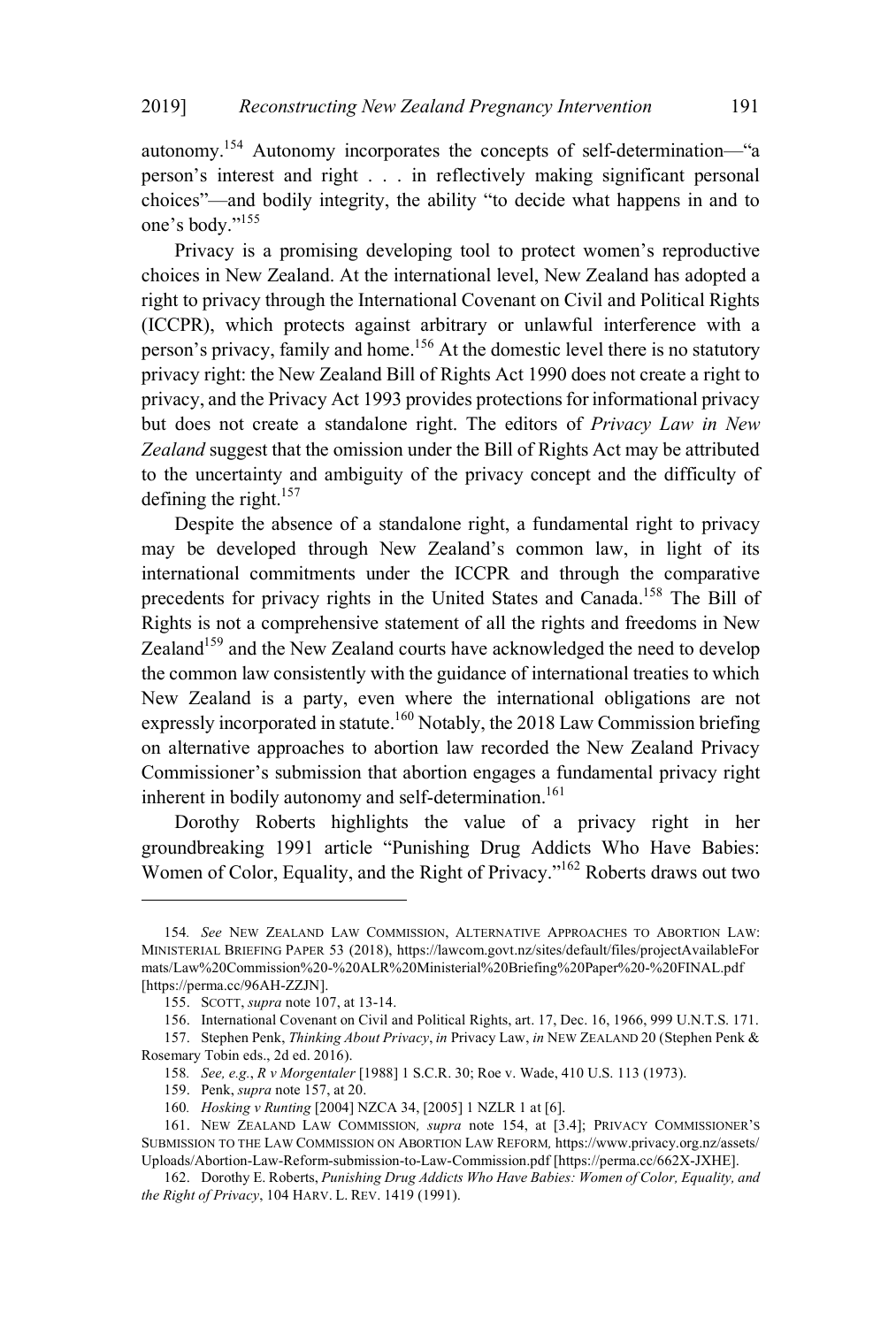critical benefits of a privacy concept for advancing the reproductive rights of women of color: the right emphasizes the value of "personhood" and protects against the abuse of government power.<sup>163</sup> Personhood is particularly significant because it affirms the role of Black women's will and challenges the historical devaluation of Black motherhood in the history of the United States.<sup>164</sup> Privacy delineates the limits of government power in a way that is particularly valuable for women of color who, in countries where persons of color are in minority or marginalized groups, are most vulnerable to government control of their private decision making. $165$ 

Extending care and protection powers to "unborn children" compromises the privacy right of pregnant women. Oranga Tamariki claims to address children but its oversight regulates pregnant *women'*s choices about how they run their lives and what they do with their bodies. The regulation may span what they ingest, who they partner or live with, where they live and when or how they travel. <sup>166</sup> A nebulous concern about interfering with pregnant women's choices in this way is acknowledged in the New Zealand "unborn child" cases but never articulated as a real, salient competing right to privacy.<sup>167</sup>

The right to privacy is not absolute.<sup>168</sup> The protection within the ICCPR prohibits only "arbitrary" or "unlawful interference" and privacy claims are balanced against competing public interests. One may argue that some State engagement with pregnant women's choices is justified because the limit on decision making is minimal (for example, the idea of discouraging pregnant women from smoking or consuming alcohol) and outweighed by the State's interest in promoting the health of the population.

Yet Oranga Tamariki oversight goes beyond minimal health interventions in two ways. First, Oranga Tamariki oversight of pregnant women's choices comes with the understanding that if the State determines these choices are putting an "unborn child" at risk of harm, the State may activate its care and protection powers to either reach a family group conference plan for the "unborn child" or apply to the court for formal orders. The most intrusive formal order would place

<sup>163</sup>*. Id.* at 1468.

<sup>164</sup>*. Id.* at 1469.

<sup>165</sup>*. Id.* at 1469-70.

<sup>166.</sup> Memorandum from Mindy Jane Roseman on the State of the Field: Fetal Personhood and Women's Rights 11 (on file with author).

<sup>167.</sup> For example, Justice Heath in *Re an Unborn Child* emphasizes that the "invasive step" of interfering with the pregnant woman's decisions as a mother should only be taken for very good reasons. *Re an Unborn Child*, [2003] NZLR at [27]-[28]. *See also* Justice Heath's discussion of the academic criticism of *In the matter of Baby P (an unborn child)*, [1995] NZFLR 577 (FC): "The decision was criticised on the basisthat it ran the risk of creating a conflict with the mother's own interests; in particular, the decision created the potential for the Court making orders which controlled the mother's behaviour during pregnancy, albeit, ostensibly, for the purposes of promoting the welfare of the unborn child." *Unborn Children: 'Persons' and Maternal Conduct,* 5 MED L. REV. 143 (1997).

<sup>168.</sup> Penk, *supra* note 157, at 19.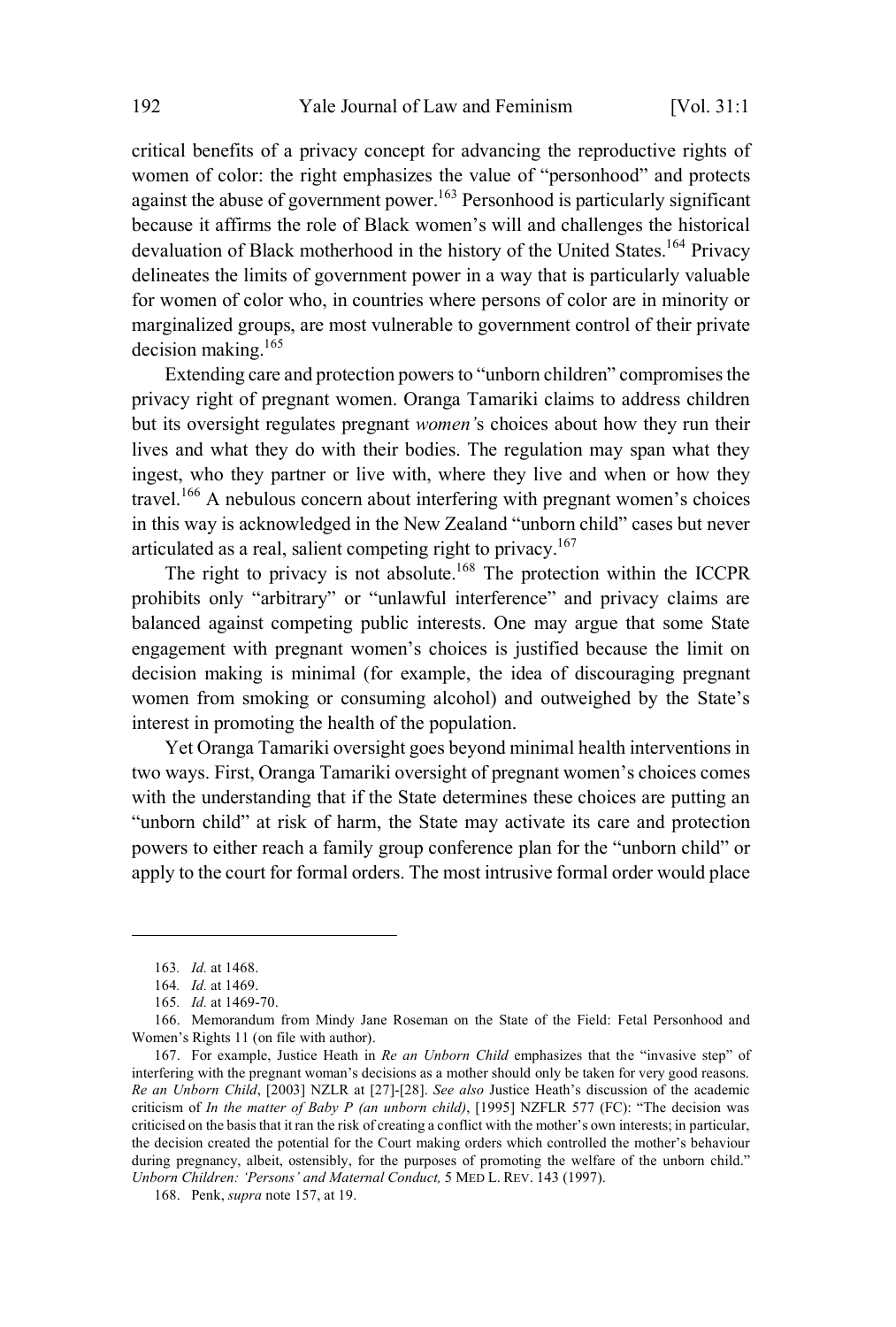the "unborn child" in the custody of Oranga Tamariki and allow Oranga Tamariki to remove the child at birth.<sup>169</sup>

Second, Oranga Tamariki is a State agency centered on the care and protection of children. Activating the care and protection function of Oranga Tamariki before birth fundamentally pits the rights of the pregnant woman against her fetus. It separates the interests of the fetus (the "unborn child") and prioritizes those interests as the paramount consideration for the agency and the court. As outlined above, the interests of the pregnant woman and her fetus will often overlap and may be the same. But the controlling interest is that of the fetus: when there is a tension between the interests of the two subjects the pregnant woman's interest will be secondary to the imperative of preventing harm to the fetus, and when there is no tension the recognition of the pregnant woman's interest is contingent on that aligned interest of her fetus. The pregnant woman is instrumental to the best interests of her fetus. This process obscures the pregnant woman, even as it fails to fully support her ability to determine the conditions of her parenthood.

The interference with pregnant women's privacy—both their autonomy in decision making and their bodily integrity—is a harm in itself. Interference may also create a risk of physical and mental harm to the pregnant woman and to the fetus. The threat of State punitive approaches to pregnancy, including the threat of seeking custody orders to remove the child from its parent at birth, can deter women from seeking State assistance or voluntarily engaging with social services during pregnancy.<sup>170</sup> For example, the judgment in *Re an Unborn Child* records that the pregnant woman, Nikki, was unable to give evidence as she had been admitted to hospital and it was "likely that the stress of [the] proceeding has caused her current health problems." <sup>171</sup> In *<sup>L</sup> <sup>v</sup> Chief Executive of Oranga Tamariki—Ministry for Children,* Justice Muir commented that the applicant parents did not appear in the hearing because they were "in hiding" from the State.<sup>172</sup>

At the collective level, Oranga Tamariki oversight can impose a standard for family life that excludes women who fall outside dominant norms of good motherhood.<sup>173</sup> If the Oranga Tamariki interest in "unborn children" disproportionately targets women experiencing poverty and some Māori women, that interest in practice goes beyond an individual interference with lifestyle decisions in privacy and becomes a judgment about who is entitled to become a

<sup>169.</sup> Oranga Tamariki Act at Section 78.

<sup>170.</sup> Lynn M. Paltrow, *Punishing Women for Their Behavior During Pregnancy: An Approach That Undermines the Health of Women and Children* 6 (Center for Reproductive Rights, 2000), https://www.reproductiverights.org/sites/default/files/documents/pub\_bp\_punishingwomen.pdf [https://perma.cc/B3TY-YBFK].

<sup>171</sup>*. Re an Unborn Child*, [2003] NZLR at [73]–[74].

<sup>172</sup>*. L v Chief Executive of Oranga Tamariki—Ministry for Children,* [2018] NZHC 1420 at 9.

<sup>173</sup>*. See, e.g.*, Roberts, *supra* note 162*,* at 1463.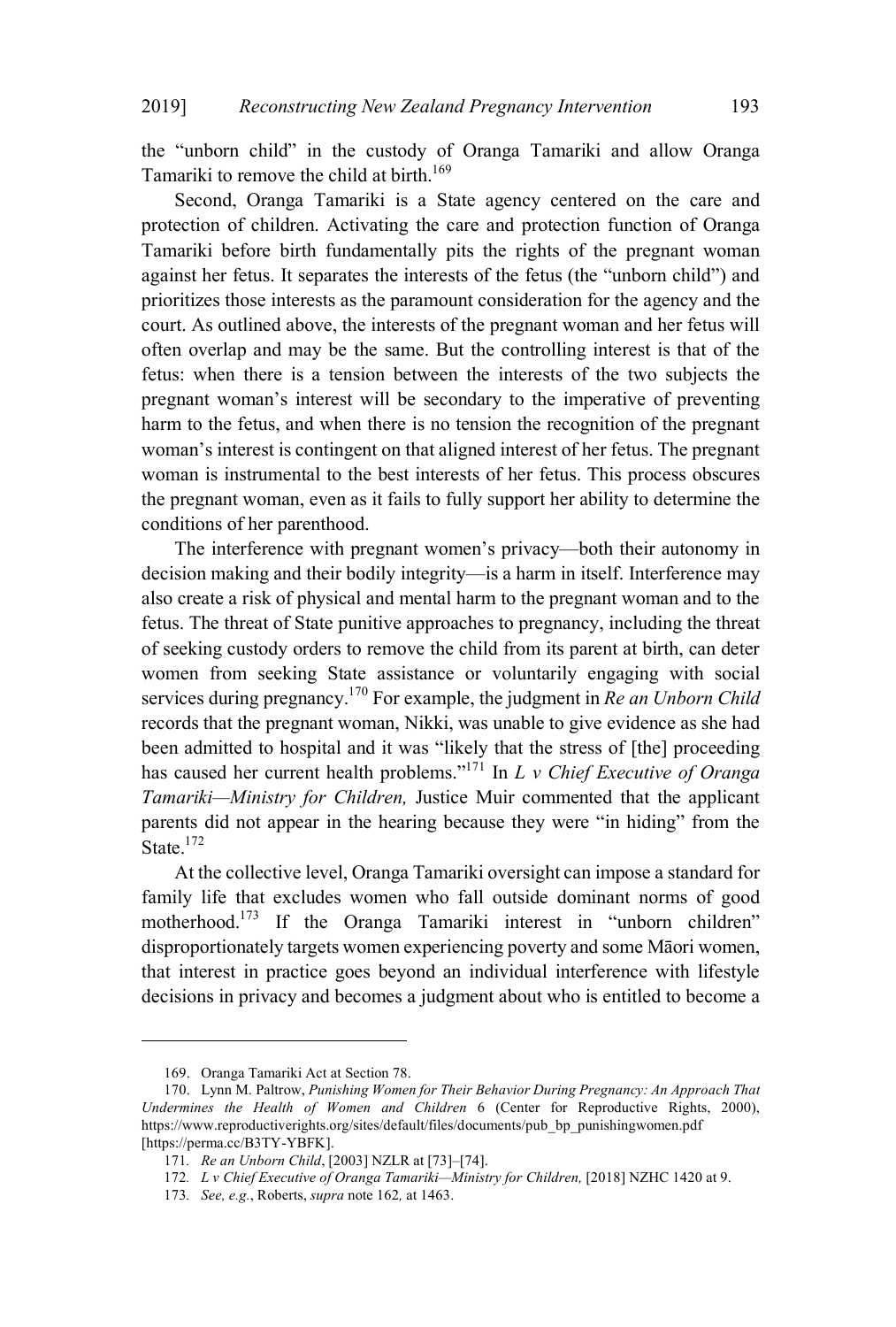mother.<sup>174</sup> In this sense the policies perpetuate the subordination of women in New Zealand. The policies simultaneously claim to value life through prioritizing interventions for the "unborn" life to meet "high aspirations" for the Iong-term improvement in health, education and other social outcomes<sup>175</sup> while devaluing existing life and motherhood in the pregnant woman.

Further, Oranga Tamariki oversight of individual pregnant women distracts the public from the broader State supports that are required to improve child wellbeing. The policies alleviate the burden on the State to address broader deprivation and discourages society from inquiring into other non-intrusive, nonpunitive solutions to the problem of child wellbeing. 176

It is perverse that the State interventions in pregnancy serve to constrain rather than empower pregnant women. The State is not only failing to address the complex history of structural inequality and colonial oppression that renders certain pregnant women vulnerable to Oranga Tamariki oversight, it is imposing interventions that further constrain the very women it has an obligation to empower. Fundamentally, the State does not trust women to be partners in its interventions to protect the fetus or "unborn child" from harm and help it to thrive at birth. While the State purports to work with a pregnant woman to support her health and prepare for birth, $177$  its efforts are hedged by a distrust of women's choices and an eagerness to step in to replace the woman's judgment with that of Oranga Tamariki and the Court.<sup>178</sup>

## V. RECONSTRUCTING STATE PREGNANCY INTERVENTION TO EMPOWER PREGNANT WOMEN

New Zealand must reconstruct State pregnancy intervention to empower all pregnant women. I acknowledge that any reconstruction of pregnancy intervention within the State child protection branch will face the problem of how to overcome the structural limits of the paramountcy principle and the rescue model. Notwithstanding these challenges, the State's vexed relationship with pregnant women cannot be resolved by the State withdrawing from pregnancy altogether. The State must instead rise to the challenge of reconstructing pregnancy interventions that promote women's wellbeing and autonomous decision making.

<sup>174</sup>*. Id.* at 1459–60.

<sup>175.</sup> FINAL REPORT, *supra* note 1, at 11; *Who We Are*, ORANGA TAMARIKI, https://www.oranga tamariki.govt.nz/about-us/overview/ [https://perma.cc/ZU8H-MYVT].

<sup>176.</sup> Roberts, *supra* note 162, at 1436.

<sup>177</sup>*. See supra* Part I.

<sup>178</sup>*. See, e.g.*, *In the matter of Baby P (an unborn child)* [1995] NZFLR 577 (FC) at 583–84.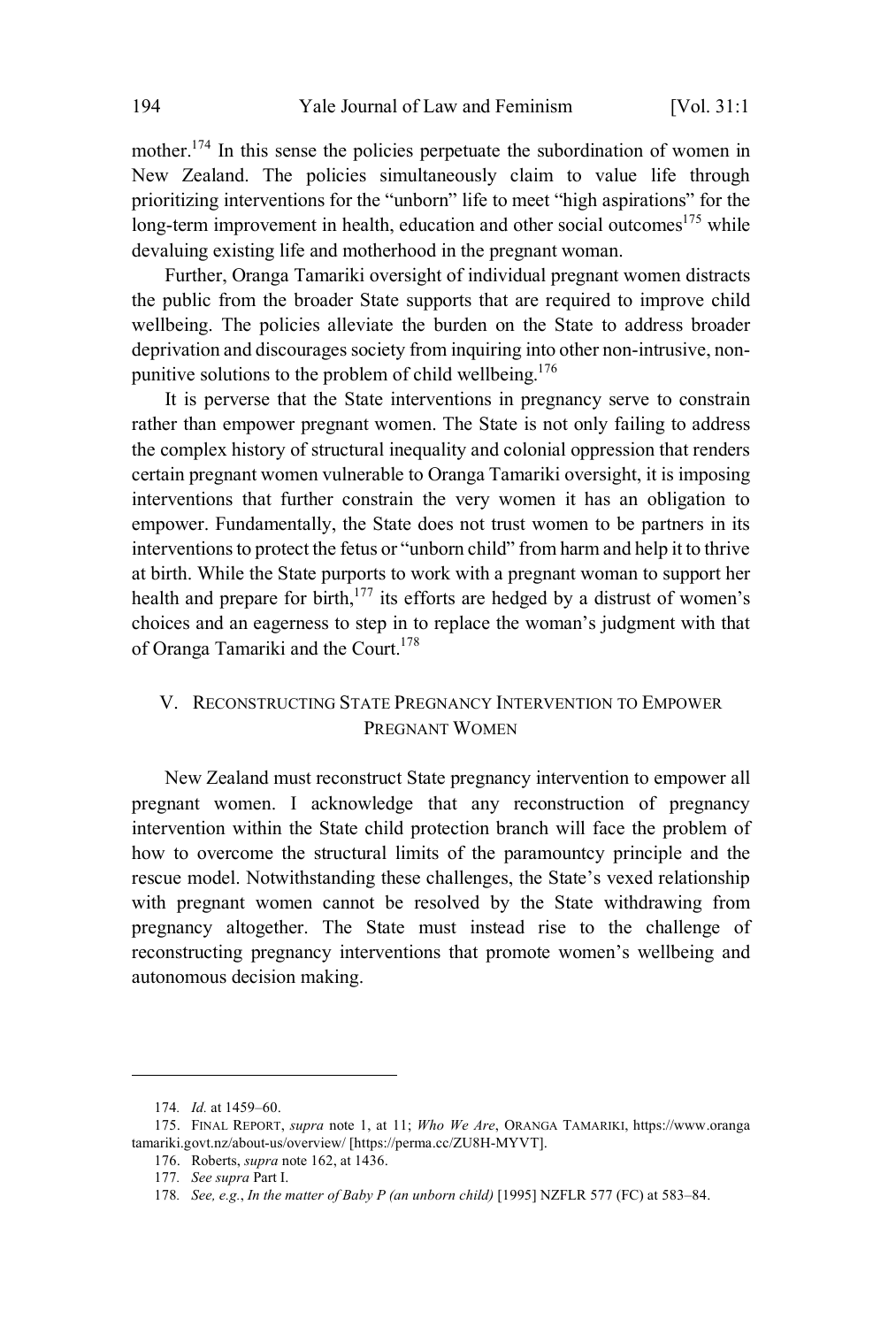#### *A. Problem of Overcoming Paramountcy Principle and Rescue Model*

Two core features of traditional child protection services are fundamentally incompatible with the autonomy of pregnant women: the paramountcy principle and the rescue model. These structural limits cast doubt on whether the State can achieve positive, empowering pregnancy intervention within the child protection branch of government.

The "paramountcy principle" is the principle introduced in Part I that the child's welfare and interests must be the first and paramount consideration in all decision making under the primary statute for the care and protection of children.<sup>179</sup> When the State applies the paramountcy principle to the fetus in the frame of an "unborn child" it sets up a contest between the woman and her fetus and the woman and her future child. As I have outlined in Parts II and IV, the principle elevates the fetus to the position of "child" whose welfare and interests should be prioritized at the expense of the interests of the pregnant woman.

The second challenge arises from the "rescue model." The "rescue model" is the idea that the State meets its responsibilities for child wellbeing by establishing standards for the care and protection of children and intervening to "rescue" children when parents fail to meet those standards.<sup>180</sup> As I have explained in Parts I and III, the State sets the standards for the care and protection of children and the discretionary application of these standardsin an environment of structural inequality and colonial oppression serves to impose dominant white middle-class norms of parenting and motherhood.

The rescue model places the primary responsibility for child wellbeing on individual parents and ignores the social or economic conditions that constrain the parents' ability to meet the standards for care. <sup>181</sup> It works on an assumption that families should be independent from the State and that good parents will be able to meet all of a child's needs.<sup>182</sup> This underplays the complex economic and social constraints on parents' everyday ability to care for their children and reduces the State role to moments of crisis.<sup>183</sup> Because intervention is triggered by reports for these crisis moments, intervention becomes a punitive response to individual failure. The State intervenes to punish deficient parents through intrusive oversight of their decision making and the looming threat of moving the children from the parents' custody to the custody of the State.<sup>184</sup>

<sup>179</sup>*. See* Oranga Tamariki Act at Section 6 (demonstrating the "paramountcy principle").

<sup>180</sup>*. See* ROBERTS, *supra* note 126, at 74.

<sup>181</sup>*. Id.* at 89.

<sup>182</sup>*. See, e.g.*, EMILY KEDDELL, THE CHILD YOUTH AND FAMILY REVIEW: A COMMENTARY ON PREVENTION 19 (2017), https://thepolicyobservatory.aut.ac.nz/\_\_data/assets/pdf\_file/0006/81249/Emily-Keddell-CAN-report-June-2017.pdf [https://perma.cc/59LE-GPYG]; Dorothy Roberts, *The Child Welfare System's Racial Harm*, 44 NOMOS 98, 104 (2003).

<sup>183.</sup> ROBERTS, *supra* note 126, at 89*.*

<sup>184</sup>*. Id.* at 90–91.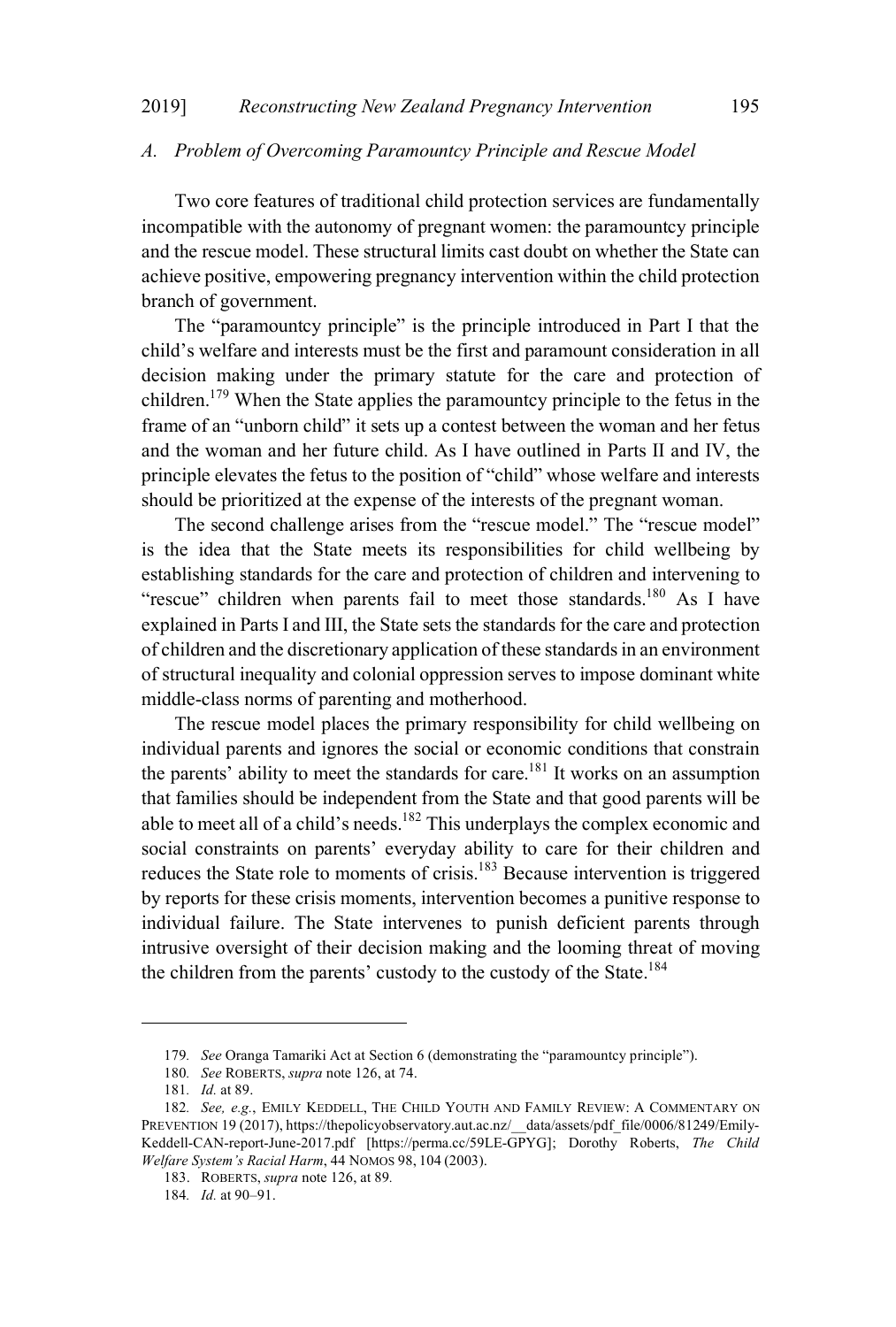The new investment focus of Oranga Tamariki is a partial move away from rescue responses and towards early support of families. However, such innovations continue to be pasted on top of the traditional crisis response structure where reports of concern trigger discretionary Oranga Tamariki contact and interventions are guided by the child's paramount interests. While this structure endures, pregnancy intervention within the child protection branch cannot be effective to empower pregnant women.

#### *B. Reconstructing, Not Rejecting, State Intervention*

Yet the State's vexed relationship with pregnant women cannot be resolved by the State's withdrawal from pregnancy altogether. In the reproductive health information context, Professor Lynn Freedman has called for a questioning of the traditional modes of thinking about human rights that reject State involvement, arguing that: "Our goal is not simply to eradicate the practice or prevent state intrusion on a basic freedom by rejecting any state involvement in the issue. Women need and want high quality reproductive health services, and states are key to ensuring that they get them."<sup>185</sup>

Freedman's call to use human rights principles to think about how, not whether, the State should intervene in individual lives to best promote human dignity and welfare is equally pertinent to the examination of State intervention in pregnancy. Denying State support for pregnant women would simply impose a different kind of limit on women's ability to make decisions and take action to prepare for wanted, healthy pregnancies and stable parenting relationships.

For this reason, the objective is not to do away with State intervention in pregnancy but for the State to reconstruct it in a way that promotes women's wellbeing and autonomous decision making. The reconstruction of State intervention in pregnancy is supported by an affirmative concept of the right to privacy, the concept of reproductive autonomy, the Crown's positive obligations to Māori under Te Tiriti o Waitangi and New Zealand's international treaty obligations.

Dorothy Roberts presents an affirmative right to privacy that emphasizes a duty of the State to provide the necessary social conditions and resources to support fully autonomous decision making.<sup>186</sup> Critically, the affirmative view recognizes the connection between privacy and equality, where "the dehumanization of the individual" is tied to the broader "subordination of the group." <sup>187</sup> Roberts contends that the government's "duty to guarantee

<sup>185.</sup> Lynn P. Freedman, *Censorship and Manipulation of Reproductive Health Information: An Issue of Human Rights and Women's Health*, *in* THE RIGHT TO KNOW: HUMAN RIGHTS AND ACCESS TO REPRODUCTIVE HEALTH INFORMATION 1, 2 (Sandra Coliver ed., 1995).

<sup>186.</sup> Roberts, *supra* note 162, at 1479.

<sup>187</sup>*. Id.* at 1480.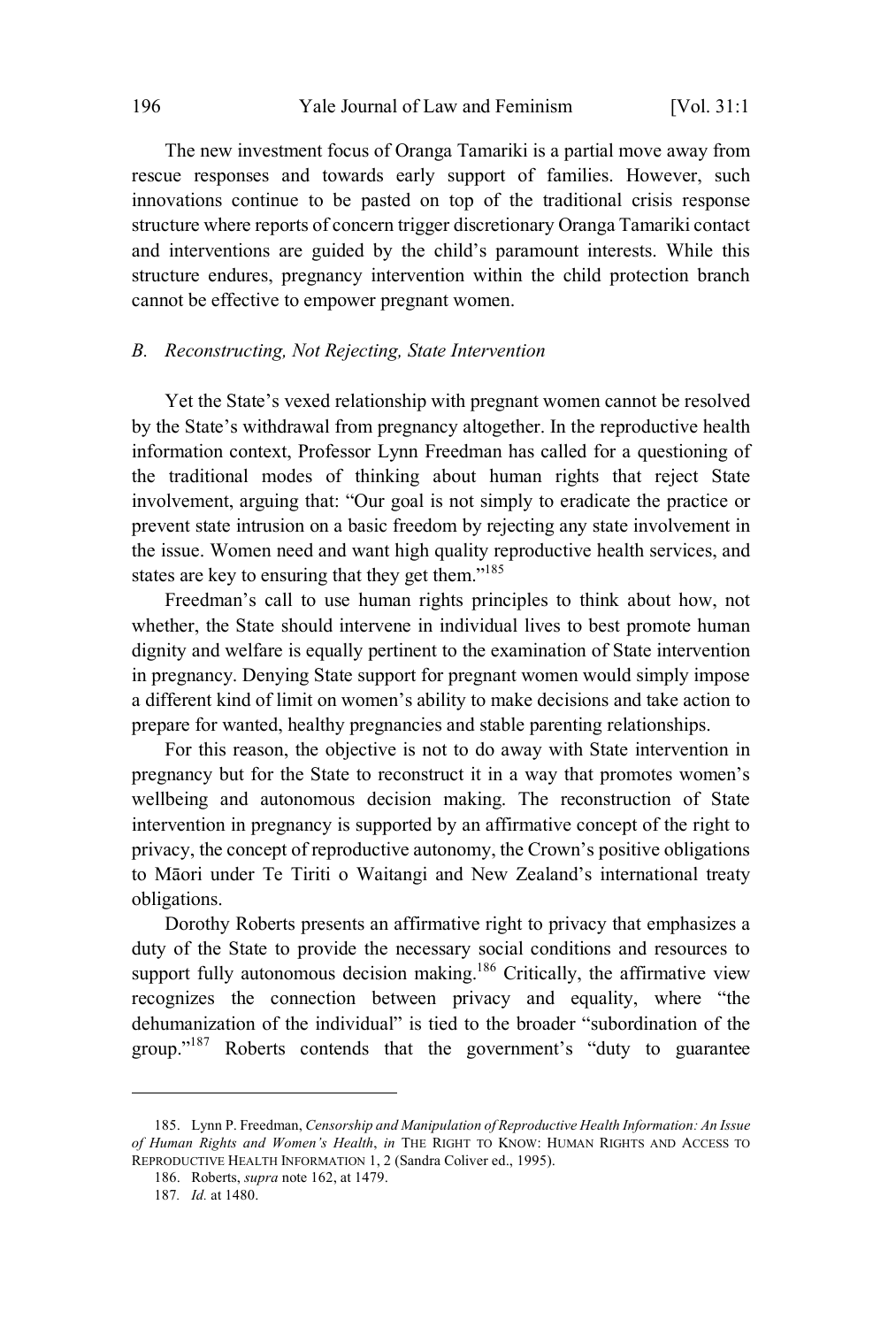personhood and autonomy stems not only from the needs of the individual, but also from the needs of the entire community."<sup>188</sup>

Erin Nelson has proposed an account of reproductive autonomy that:

favours State intervention to the extent that it involves positive involvement by the State in the lives of pregnant women who need support in order to exercise reproductive autonomy (even only to a limited extent), and whose capacity for autonomy will be increased by the provision of such support and assistance.<sup>189</sup>

This focus on enhancing autonomy is most pertinent for the pregnant woman, who is carrying the fetus and thus will be the most directly affected of any State intervention. It also extends to the other parent or involved family members: the autonomy constraint is both in avoiding constraining the ability of the family to make choices, and in promoting the ability to make choices.

The objective of building positive State intervention is further supported by the New Zealand Crown's positive obligations to Māori under Te Tiriti o Waitangi. The Oranga Tamariki Act, and any statute dealing with the control of children, is colored by the key Treaty principles of partnership, protection and participation.<sup>190</sup> In the context of child protection services, the Treaty preserves and protects the familial organization of Māori.<sup>191</sup> By July 1, 2019, Oranga Tamariki will carry new statutory duties to recognize and provide a practical commitment to the Treaty principles.<sup>192</sup> The duties include ensuring that the policies, practices and services of Oranga Tamariki "have regard to mana tamaiti (tamariki) and the whakapapa of Māori children and young persons and the whanaungatanga responsibilities of their whanau, hapū, and iwi."<sup>193</sup> In the context of health services, the Treaty principles further require the State to work together with Māori communities to improve strategies for Māori health, involve

<sup>188</sup>*. Id.*

<sup>189.</sup> ERIN NELSON, LAW, POLICY AND REPRODUCTIVE AUTONOMY 204 (2013).

<sup>190</sup>*. Barton Prescott v. Director-General of Social Welfare* [1997] 3 NZLR 179 (HC); *New Zealand Māori Council v. Attorney-General* [1996] 3 NZLR 140 (CA). This Note does not address the ongoing critique of the Treaty principles. *See, e.g*., ANI MIKAERE, COLONISING MYTHS MĀORI REALITIES H<sup>E</sup> RUKURUKU WHAKAARO 139 (2011).

<sup>191</sup>*. Barton Prescott v. Director-General of Social Welfare* [1997] 3 NZLR 179 (HC)*.*

<sup>192.</sup> Children, Young Persons, and Their Families (Oranga Tamariki) Legislation Act 2017, Section 14.

<sup>193.</sup> "Mana tamaiti (tamariki)" is defined in the Act as "the intrinsic value and inherent dignity derived from a child's or young person's whakapapa (genealogy) and their belonging to a whānau, hapū, iwi, or family group, in accordance with tikanga Māori or its equivalent in the culture of the child or young person." *Id*. at Section 1(7). "Whakapapa" is defined as "the multi-generational kinship relationships that help to describe who the person is in terms of their mātua (parents), and tūpuna (ancestors), from whom they descend" and "whanaungatanga" as "the purposeful carrying out of responsibilities based on obligations to whakapapa," "the kinship that provides the foundations for reciprocal obligations and responsibilities to be met" and "the wider kinship ties that need to be protected and maintained to ensure the maintenance and protection of their sense of belonging, identity, and connection." *Id.*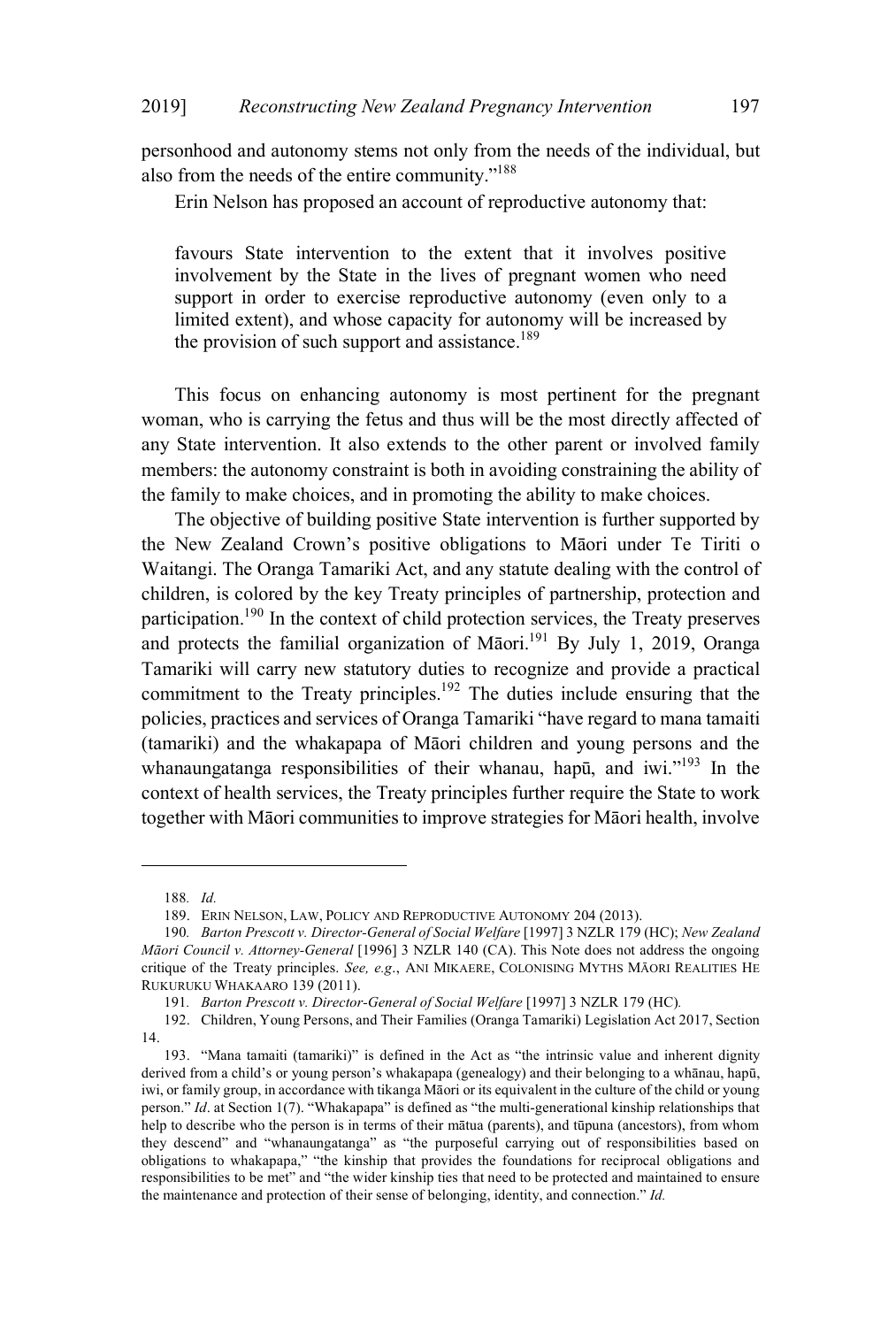Māori in all levels of decision making and delivery of services, and ensure that Māori have at least the same level of health as non-Māori.<sup>194</sup>

State support of pregnancy is consistent with New Zealand's international treaty obligations to support family life. The ICCPR describes the family as "the natural and fundamental group of unit of society," which is "entitled to protection by society and the State" under Article 23 of the Convention. Article 12 of the Convention on the Elimination of All Forms of Discrimination Against Women requires State parties to "ensure to women appropriate services in connection with pregnancy, confinement and the post-natal period, granting free services where necessary."<sup>195</sup>

While the Convention on the Rights of the Child's protections before birth must be limited and are subject to a debate around whether the definition of "child" includes "the unborn,"<sup>196</sup> the Convention clearly emphasizes the positive obligation for the State to provide the conditions for a healthy family life. In particular, Article 19(2) of the Convention directs States to provide "protective measures" against abuse and neglect, including "effective procedures for the establishment of social programmes to provide necessary support for the child and for those who have the care of the child."<sup>197</sup> Article 24(2)(d) requires States to ensure appropriate pre-natal and post-natal healthcare.<sup>198</sup> Article 27(3) places the primary responsibility for a child's living conditions on their parents but also points States to "provide material assistance and support programmes, particularly with regard to nutrition, clothing and housing."<sup>199</sup> These positive obligations to support families do not hinge on the fetus itself being a child, but should extend to support in preparation for birth.

#### *C. Steps Towards Reconstruction*

I propose two initial steps toward reconstruction of State pregnancy intervention to empower New Zealand women.

The first step is to move away from narrowly targeted crisis interventions and towards broad universal support. One piece of this shift is to address the disjunction between motherhood norms and motherhood realities that leads discretionary Oranga Tamariki interventions to target a marginalized subset of

<sup>194.</sup> MINISTRY OF HEALTH, THE GUIDE TO HE KOROWAI ORANGA: MĀORI HEALTH STRATEGY 12 (2014), https://www.health.govt.nz/system/files/documents/publications/guide-to-he-korowai-oranga-ma ori-health-strategy-jun14-v2.pdf [https://perma.cc/E3CS-TN33].

<sup>195.</sup> Convention on the Elimination of All Forms of Discrimination Against Women, art. 12, Dec. 18, 1979, 1249 U.N.T.S. 13.

<sup>196.</sup> *See* Mitra, *supra* note 79, for a discussion of the debate and compromise regarding how to approach the "unborn" in the Convention in the context of disagreement on State approaches to abortion and the ambiguity of the preamble reference to "appropriate legal protection" before birth.

<sup>197.</sup> Convention on the Rights of the Child, *supra* note 15, art. 19(2).

<sup>198</sup>*. Id.* art. 24(2)(d).

<sup>199</sup>*. Id.* art. 27(3) makes clear this is subject to the State's "national conditions" and "means."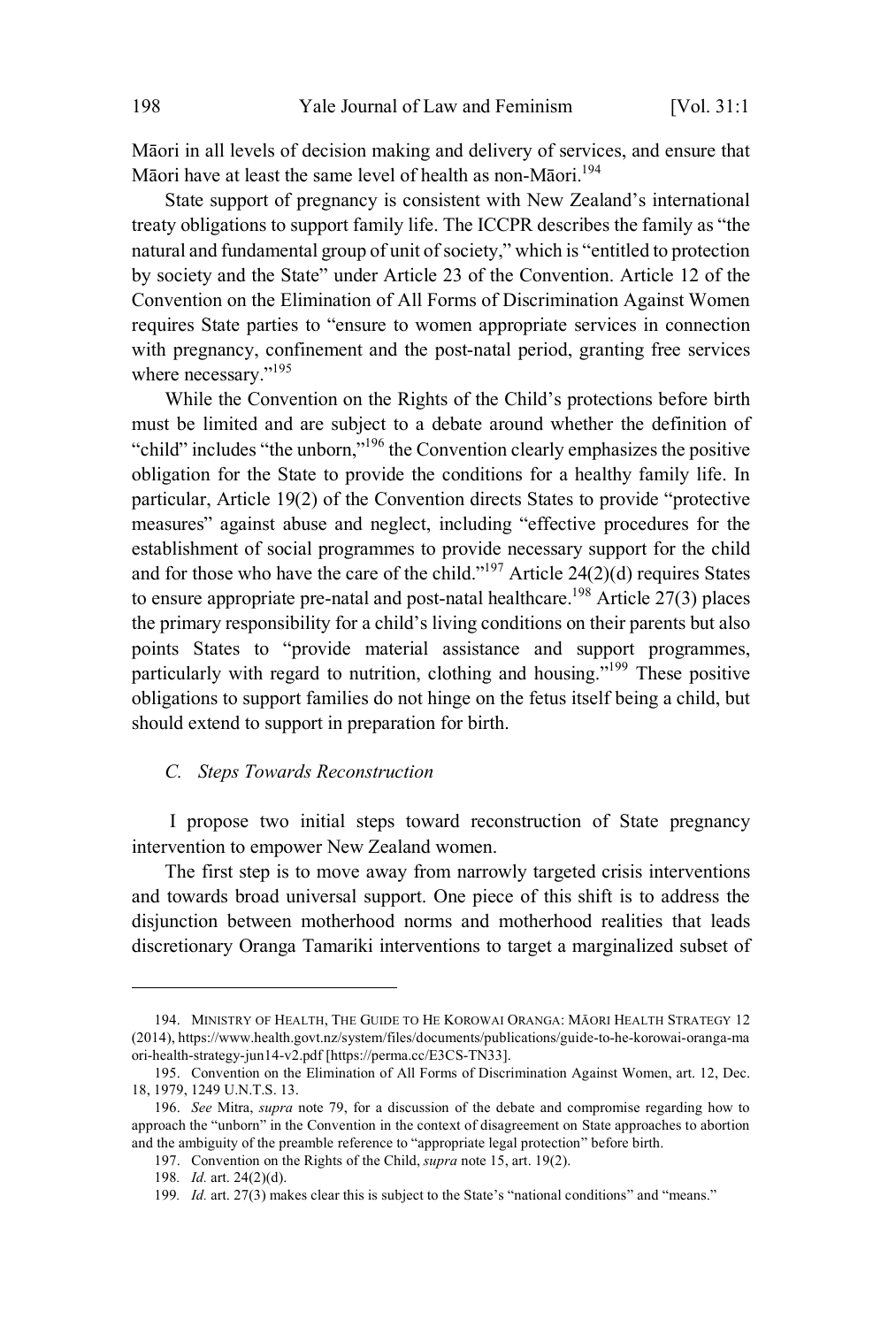pregnant women. Oranga Tamariki must work to embrace understandings of parenting that effectively disrupt the place of white, middle-class norms of good motherhood as the center of care and protection standards. A further piece is to prioritize universalized support services that aim to provide the social and economic conditions necessary for parents to meet the expected standards of care and enhance the existing capacities of the whānau to engage in self-determination and autonomous decision making.<sup>200</sup> Such services would provide critical support for families to prepare for birth without the looming threat of punitive interventions to override the judgment of the pregnant women or place the fetus into the formal custody of the State.

The second step is to abandon the State's claimed interest in the fetus as an unborn child separate from the pregnant woman and replace this with an interest in the health and wellbeing of the family or whānau. The interest in the family or whānau may mean the pregnant woman alone, the pregnant woman and her wanted future child, the pregnant woman and partner, or the pregnant woman and a broader family group. Instead of shoehorning pregnancy interventions into the traditional care and protection model and thereby sacrificing the rightsbearing pregnant woman to the paramount interests of her fetus, the model would situate the woman within her chosen family and community and provide conditions for her empowerment.

#### **CONCLUSION**

State intervention in pregnancy must be reconstructed to maximize its promise and guard against its perils. On the promise side, a reconstructed intervention must recognize that pregnancy is indeed a unique opportunity for the State to put a family in the best possible position to prepare for a wanted, healthy pregnancy and a stable parenting relationship. On the peril side, State intervention must recognize that the fetus is not a child and that traditional child protection tools are inappropriate. This does not mean that the State does not have any duties toward a wanted child, but these duties are tied to the woman's desire to produce a healthy child and her rights to the conditions that make this desired result possible.

There are no easy solutions to the State's vexed relationship with pregnancy. Going forward, it will be necessary to examine whether positive, empowering, affirmative intervention can be achieved within the child protection branch or whether the child protection branch is inevitably a site of constraint for pregnant women. The inquiry must interrogate how the State can bring its duty to grapple

<sup>200.</sup> L. Ruwhiu, *Indigenous Issues in Aotearoa New Zealand*, *in* M. CONNOLLY, M. & L. HARMS, EDS., SOCIAL WORK: CONTEXT AND PRACTICE 107, 118 (2009).